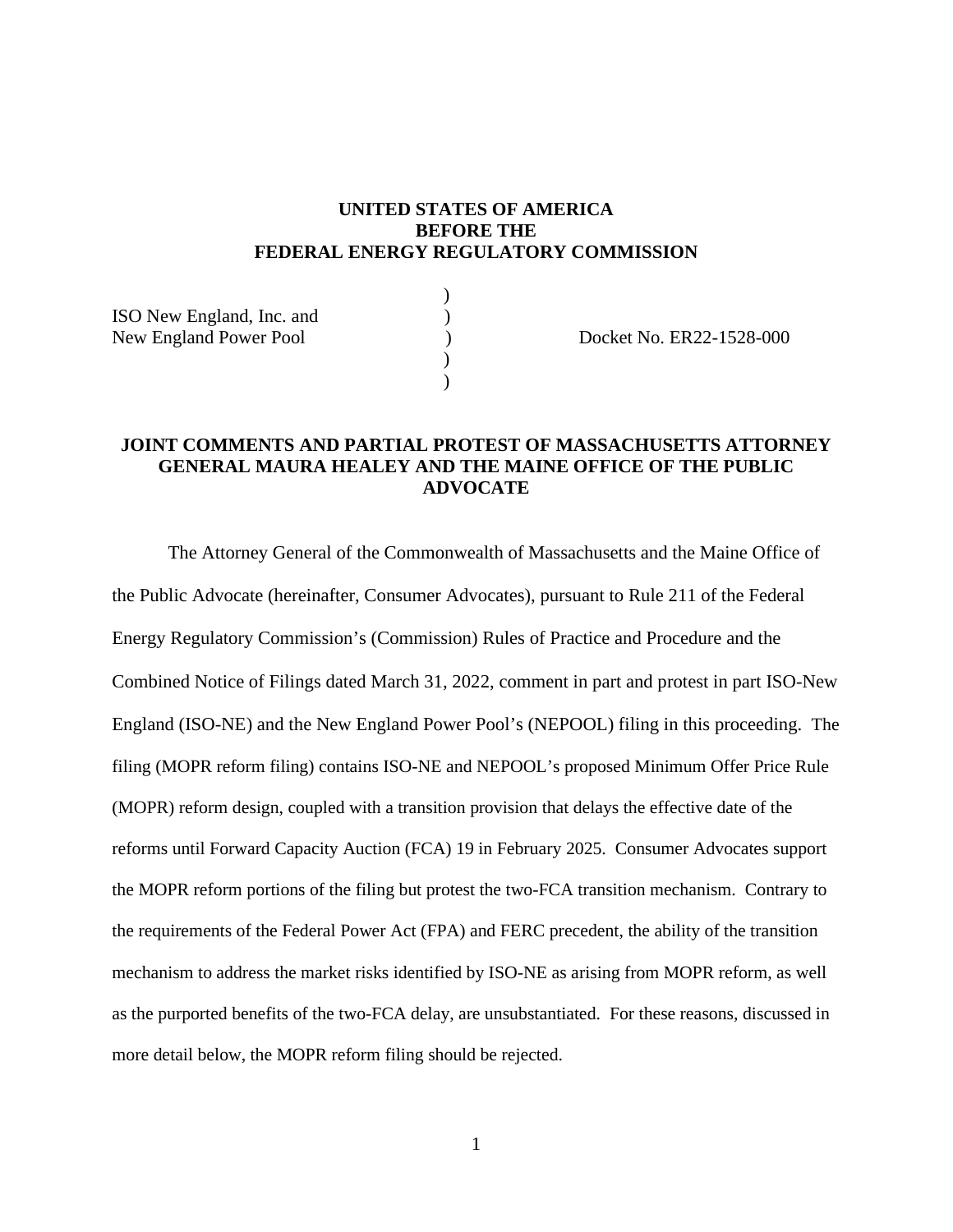### **I. INTRODUCTION**

#### The Consumer Advocates

The Massachusetts Attorney General is the chief legal officer of the Commonwealth of Massachusetts and is authorized by both state common law and by statute to institute proceedings before state and federal courts, tribunals and commissions as she may deem to be in the public interest. The Massachusetts Attorney General is further authorized expressly by statute to intervene on behalf of public utility ratepayers in proceedings before the Commission.<sup>[1](#page-1-0)</sup>

The Maine Office of the Public Advocate is an agency of the State of Maine and is charged by Maine statute to represent the interests of consumers of utility services in any forum, including federal regulatory proceedings, "in which the subject matter of the action affects the consumers of any utility doing business in this State."<sup>[2](#page-1-1)</sup>

## **II. BACKGROUND**

#### **Procedural History**

In May 2021, of its own volition, ISO-NE stated its intention to eliminate the MOPR. This initiative was announced in a written statement to the Commission, where ISO-NE explained that "to better accommodate state-sponsored resources in [*sic*] FCM, ISO-NE is committed to working with the states and stakeholders to eliminate FCM's Minimum Offer Price Rule ("MOPR"). Without further action, the MOPR may prevent sponsored resources from

<span id="page-1-0"></span><sup>&</sup>lt;sup>1</sup> MASS. GEN. LAWS ch. 12, § 11E.

<span id="page-1-1"></span><sup>2</sup> 35-A M.R.S.§ 1702.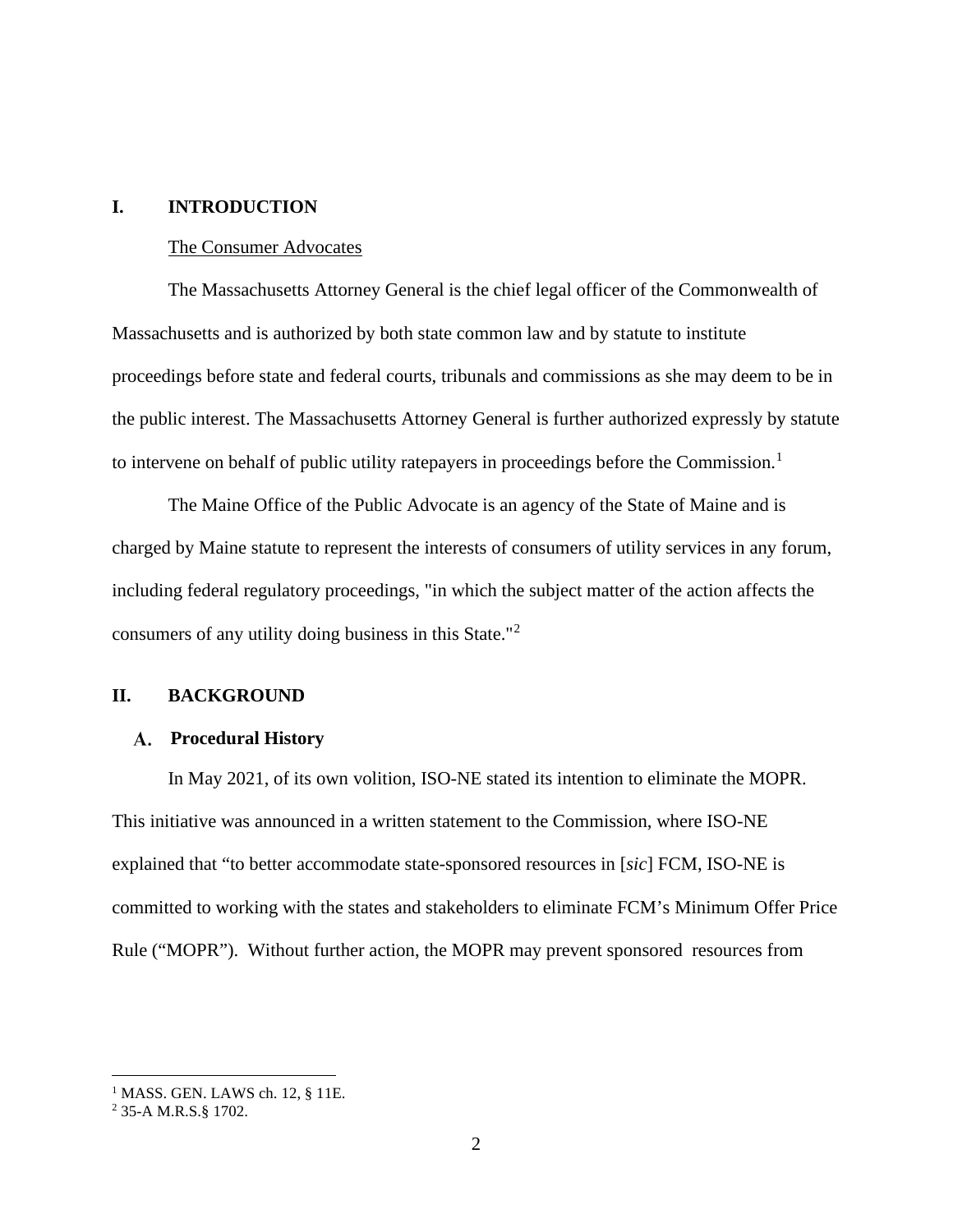clearing in the market."[3](#page-2-0) ISO-NE's rationale for MOPR reform is that accommodating entry of state sponsored policy resources into the capacity market is necessary to avoid what ISO-NE terms the "inefficient overbuild" problem where the capacity contributions of sponsored policy resources are ignored and consumers pay twice for capacity that will be built under New England states' policies, regardless of whether it can clear in the FCA.<sup>[4](#page-2-1)</sup> At the outset of this project, ISO-NE took the position that MOPR reform could increase financial uncertainty for existing and new merchant generators due to its potential effect on capacity market prices.<sup>[5](#page-2-2)</sup> It identified two principle consequences of this uncertainty and related risk: (1) the potential of the capacity market to fail to clear new entry when needed because offers reflecting the increased risk would be too high to clear and (2) the potential for inefficient retirements due to price suppression from entry of sponsored policy resources.<sup>[6](#page-2-3)</sup> ISO-NE believed that these potential effects posed risks to reliability.<sup>[7](#page-2-4)</sup> However, ISO-NE determined that it could adequately address these risks and maintain competitive capacity market pricing, while achieving MOPR reform in time for FCA 17.<sup>[8](#page-2-5)</sup> To do so, ISO-NE tasked the External Market Monitor (EMM) "to assess and quantify the uncertainty and accompanying risk that capital markets may impose on new or existing resources in a market without a MOPR when merchant resource investment is necessary."<sup>[9](#page-2-6)</sup> ISO-NE

<span id="page-2-0"></span><sup>3</sup> Pre-Conference Statement of ISO-NE, at 1, *Modernizing Electricity Market Design: Resource Adequacy in the Evolving Electricity Sector*, Docket No. AD21-10-000 (May 21, 2021), available at <https://www.ferc.gov/media/panels-1-3-iso-ne-written-statement>

<span id="page-2-1"></span><sup>4</sup> ISO-NE and NEPOOL Filing letter (Filing letter) at 5.

<span id="page-2-2"></span><sup>5</sup> ISO-NE, *Memo from Chadalavada to NECPUC, NESCOE and NEPOOL* at 1 (May 17, 2021), available at [https://www.iso-ne.com/static-assets/documents/2021/05/a0\\_memo\\_on\\_elimination\\_of\\_mopr.pdf.](https://www.iso-ne.com/static-assets/documents/2021/05/a0_memo_on_elimination_of_mopr.pdf) ("unsponsored merchant resources (both existing and new) will face greater uncertainty with regard to future capacity market prices.") These risks were also discussed in ISO-NE presentations at Markets Committee meetings from July through October 2021.

<span id="page-2-3"></span> $^{6}$  *Id.*<br> $^{7}$  *Id.* 

<span id="page-2-5"></span><span id="page-2-4"></span>

<sup>7</sup> *Id*. 8 *Id*. at 1-2.

<span id="page-2-6"></span> $9$  *Id.*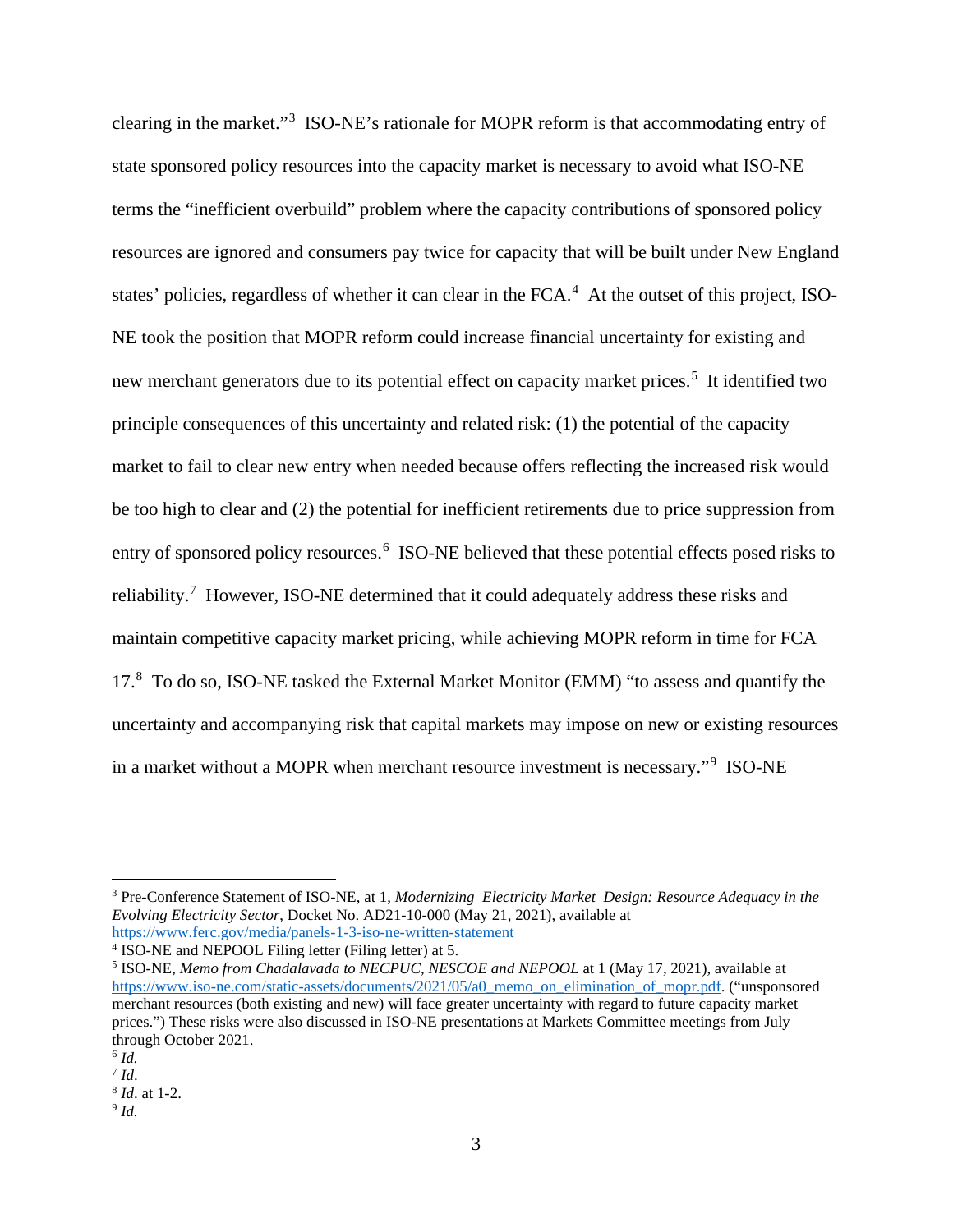believed that the second risk—inefficient retirements—would be appropriately mitigated by its planned 2022-23 project on capacity resource re-accreditation.<sup>[10](#page-3-0)</sup>

During the stakeholder process, the EMM conducted and completed the modeling and analysis necessary to quantify and remedy the increase in the financial risk for merchant resource owners as a result of MOPR reform. The EMM derived adders to CONE and Net CONE to account for the risk and also calculated an increase in the Performance Payment Rate (PPR) based on the higher Net CONE.<sup>[11](#page-3-1)</sup> The EMM's determinations were adopted in ISO-NE's original MOPR reform design prior to the incorporation of the transition mechanism.<sup>12</sup> ISO-NE has also commenced its work on capacity reaccreditation, known as the Resource Capacity Accreditation (RCA) project.

At the outset and throughout the majority of the stakeholder process, ISO-NE's stated goal was to file a Section 205 MOPR elimination proposal no later than the first quarter of 2022, so that it could be implemented for FCA 17, which will occur in March 2023.<sup>[13](#page-3-3)</sup> In accordance with that schedule, ISO-NE's MOPR reform proposal went through the NEPOOL stakeholder process from June 2021 through February 3, 2022. During the stakeholder process, certain fossil fuel generators<sup>[14](#page-3-4)</sup> proposed a MOPR transition amendment that would postpone the MOPR reform provisions from taking effect until ISO-NE had implemented planned market changes such as capacity reaccreditation and redesign of the previously rejected Energy Security

<span id="page-3-1"></span><sup>11</sup> Potomac Economics, External Market Monitor, *Evaluation of Changes in the Minimum Offer Price Rules on Financial Risk in New England*, at 50 (November 2021), *available at [https://www.iso-ne.com/static](https://www.iso-ne.com/static-assets/documents/2021/11/a03a_mc_2021_11_09_10_ccm_without_mopr_emm_presentation.docx)[assets/documents/2021/11/a03a\\_mc\\_2021\\_11\\_09\\_10\\_ccm\\_without\\_mopr\\_emm\\_presentation.docx.](https://www.iso-ne.com/static-assets/documents/2021/11/a03a_mc_2021_11_09_10_ccm_without_mopr_emm_presentation.docx)*

<span id="page-3-0"></span><sup>10</sup> *Id.* at 2.

<span id="page-3-2"></span> $12$  The Filing letter explains that this component was removed from the current MOPR reform proposal, to be updated and re-filed prior to FCA 19. Filing letter at 46.

<span id="page-3-3"></span><sup>13</sup> ISO-NE, *Memo from Chadalavada to NECPUC, NESCOE and NEPOOL* at 1-2, available at [https://www.iso](https://www.iso-ne.com/static-assets/documents/2021/05/a0_memo_on_elimination_of_mopr.pdf)[ne.com/static-assets/documents/2021/05/a0\\_memo\\_on\\_elimination\\_of\\_mopr.pdf;](https://www.iso-ne.com/static-assets/documents/2021/05/a0_memo_on_elimination_of_mopr.pdf) s*ee also,* May 6, 2021 Minutes of NEPOOL Participants' Committee at 4443, available at [https://nepool.com/wp](https://nepool.com/wp-content/uploads/2021/06/Minutes_NPC_2021_0506.pdf)[content/uploads/2021/06/Minutes\\_NPC\\_2021\\_0506.pdf.](https://nepool.com/wp-content/uploads/2021/06/Minutes_NPC_2021_0506.pdf)

<span id="page-3-4"></span> $14$  The sponsors of the transition were Vistra, then Dynegy, Calpine and Nautilus.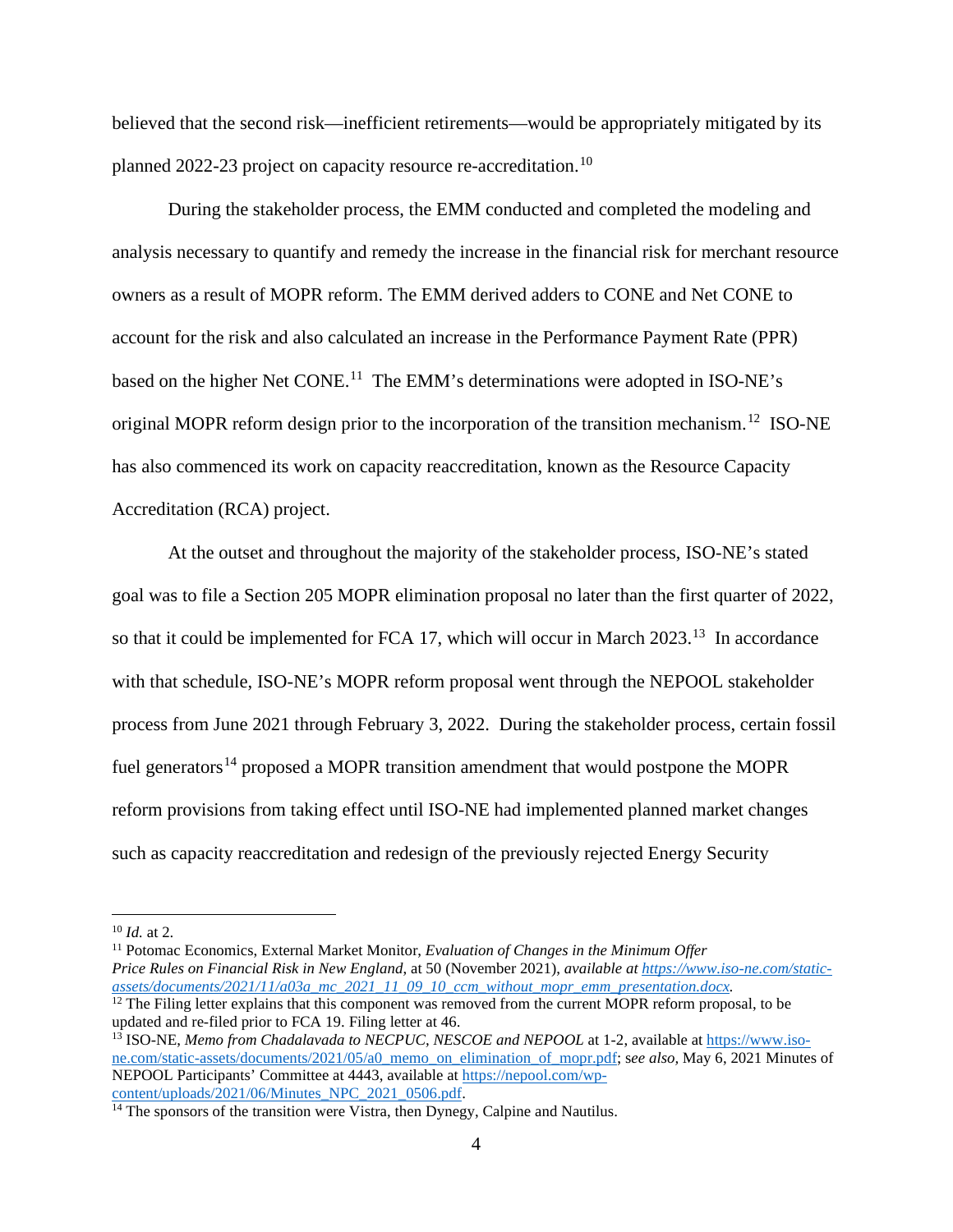Improvements (ESI) program.<sup>15</sup> This amendment was first introduced in July 2021<sup>[16](#page-4-1)</sup> and thereafter was discussed at NEPOOL Markets Committee meetings on August 31, September 29, October 21, December 7 and finally on January 11, 2022. It must be noted that while the transition provision is repeatedly referred to in the MOPR reform filing as a "two year transition",<sup>[17](#page-4-2)</sup> it is in fact a three year delay in implementing MOPR reform. It includes three calendar years (February 2022-February 2025) but comprises two FCAs (FCAs 17 and 18). The proposed transition amendment changed in certain details over time but as voted at the Markets Committee consisted of 1) a two-FCA term; 2) retention of the MOPR with an RTR (Renewable Technology Resources) exemption of 700 MW over two FCAs; and 3) retention of the CASPR program with elimination of the CASPR Test Price.<sup>[18](#page-4-3)</sup>

Over the course of the Markets Committee proceedings the transition amendment was not positively received by NEPOOL stakeholders and failed to gain traction. During the process ISO-NE also voiced concerns about the transition mechanism. In a presentation at the August 31, 2021 Markets Committee, ISO-NE expressed skepticism, stating:

# **Vistra has introduced a conceptual framework to the Markets Committee**

- The ISO continues to assess the conceptual design framework being discussed with the Markets Committee
- Initial ISO observations:

— Transition mechanisms generally require detailed rules across multiple time periods which presents challenges given the expedited timeline

<span id="page-4-0"></span><sup>&</sup>lt;sup>15</sup> See Vistra, "CASPR Transition Proposal" at 4-5 (July 7, 2021), available a[t https://www.iso-ne.com/static](https://www.iso-ne.com/static-assets/documents/2021/07/a2b_iv_vistra_presentation_caspr_transition_proposal.pptx)[assets/documents/2021/07/a2b\\_iv\\_vistra\\_presentation\\_caspr\\_transition\\_proposal.pptx.](https://www.iso-ne.com/static-assets/documents/2021/07/a2b_iv_vistra_presentation_caspr_transition_proposal.pptx)  $\overline{^{16}$  *Id.* 

<span id="page-4-2"></span><span id="page-4-1"></span><sup>&</sup>lt;sup>17</sup> See, e.g., Filing letter at 1,7.

<span id="page-4-3"></span><sup>18</sup> Dynegy/Calpine, "MOPR Transition Proposal" at 4 (Jan. 11, 2022) available a[t https://www.iso-ne.com/static](https://www.iso-ne.com/static-assets/documents/2022/01/a02a_iii_mc_2022_01_11-12_mopr_removal_amendment_dynegy_calpine_presentation.pptx)[assets/documents/2022/01/a02a\\_iii\\_mc\\_2022\\_01\\_11-](https://www.iso-ne.com/static-assets/documents/2022/01/a02a_iii_mc_2022_01_11-12_mopr_removal_amendment_dynegy_calpine_presentation.pptx)

[<sup>12</sup>\\_mopr\\_removal\\_amendment\\_dynegy\\_calpine\\_presentation.pptx.](https://www.iso-ne.com/static-assets/documents/2022/01/a02a_iii_mc_2022_01_11-12_mopr_removal_amendment_dynegy_calpine_presentation.pptx) The proposed netting from the FCA 17 RTR cap of amounts that cleared through CASPR in FCA 16 was subsequently eliminated.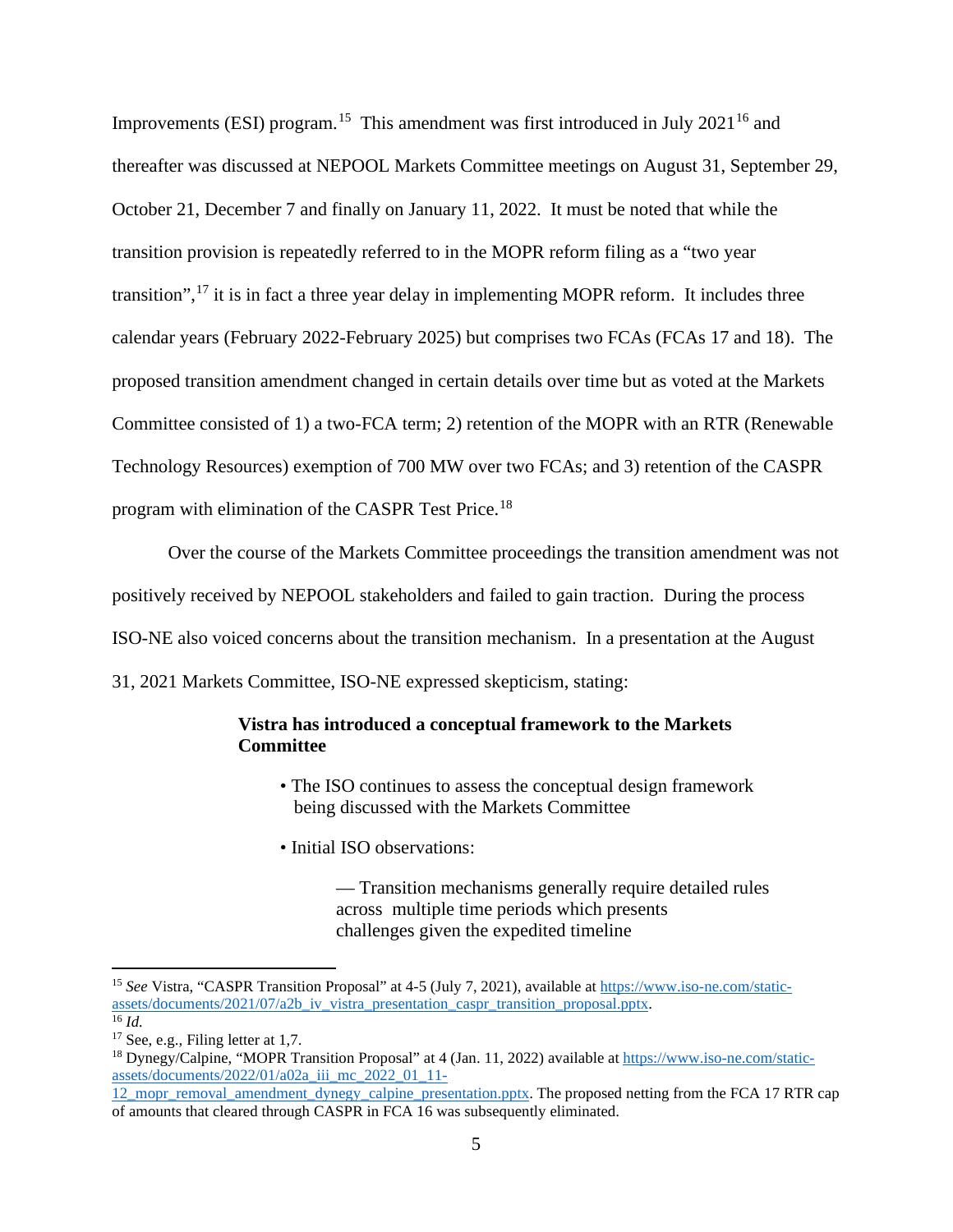—Implementation concerns exist as the conceptual approach would impact many ISO systems.<sup>[19](#page-5-0)</sup>

It was not until the December 7, 2021 Markets Committee meeting, seven months into the nine month stakeholder process, that ISO-NE for the first time indicated that it was willing to consider including the transition proposal. That willingness was conditional, "*assuming the ISO receives broad support for the transition proposal from stakeholders and the states*."[20](#page-5-1) There was no suggestion that ISO-NE actively supported the delay. At this meeting, ISO-NE once again expressed concerns about the difficulty of evaluating the transition proposal, noting "the challenge of quantitatively evaluating Vistra's transition proposal because of a lack of data and the need to make assumptions of how market participants will bid."<sup>21</sup> At the same December 7 meeting, the New England States Committee on Electricity (NESCOE)<sup>[22](#page-5-3)</sup> indicated that "the states' current thinking is leaning towards supporting the ISO proposal over the Vistra proposal at this time...  $.^{"23}$  $.^{"23}$  $.^{"23}$ 

The vote at the Markets Committee took place on January 11, 2022. ISO-NE's MOPR reform design voted on that day consisted of (1) a greatly narrowed buyer-side market review process consisting of three lanes;<sup>[24](#page-5-5)</sup> (2) upward adjustments to CONE, Net CONE and the PPR to

<span id="page-5-1"></span>[assets/documents/2021/08/a2a\\_iso\\_presentation\\_providing\\_feedback\\_on\\_stakeholder\\_proposals.pptx.](https://www.iso-ne.com/static-assets/documents/2021/08/a2a_iso_presentation_providing_feedback_on_stakeholder_proposals.pptx) <sup>20</sup> ISO-NE, Dec.7-9 Minutes of the NEPOOL Markets Committee Meeting, at 9 (emphasis added)*,* available at [https://www.iso-ne.com/static-assets/documents/2022/01/a01\\_mc\\_2022\\_01\\_11-](https://www.iso-ne.com/static-assets/documents/2022/01/a01_mc_2022_01_11-12_meeting_minutes_dec.docx)

<span id="page-5-0"></span><sup>&</sup>lt;sup>19</sup> ISO-NE, "Feedback on several stakeholder conceptual approaches" at 10 (Aug. 31, 2021), available at [https://www.iso-ne.com/static-](https://www.iso-ne.com/static-assets/documents/2021/08/a2a_iso_presentation_providing_feedback_on_stakeholder_proposals.pptx)

[<sup>12</sup>\\_meeting\\_minutes\\_dec.docx](https://www.iso-ne.com/static-assets/documents/2022/01/a01_mc_2022_01_11-12_meeting_minutes_dec.docx)

<span id="page-5-2"></span> $\overline{\overline{21} \, Id.}$ 

<span id="page-5-3"></span><sup>&</sup>lt;sup>22</sup> NESCOE is a non-profit entity that represents the collective perspective of the six New England Governors in regional electricity matters. It is not a NEPOOL member and does not have a vote, but it does participate in stakeholder proceedings.

<span id="page-5-4"></span><sup>&</sup>lt;sup>23</sup> ISO-NE, Dec.7-9 Minutes of the NEPOOL Markets Committee Meeting, at 9.

<span id="page-5-5"></span><sup>&</sup>lt;sup>24</sup> See Filing letter at 46-63 and "Testimony of Ryan McCarthy on behalf of ISO-NE regarding Buyer Side Market Power Review Reforms mechanism" ("McCarthy BSMPR Testimony) for a detailed description of the mitigation mechanism and how the three mitigation lanes were determined. *See also*, ISO-NE, *Memo re Competitive Capacity*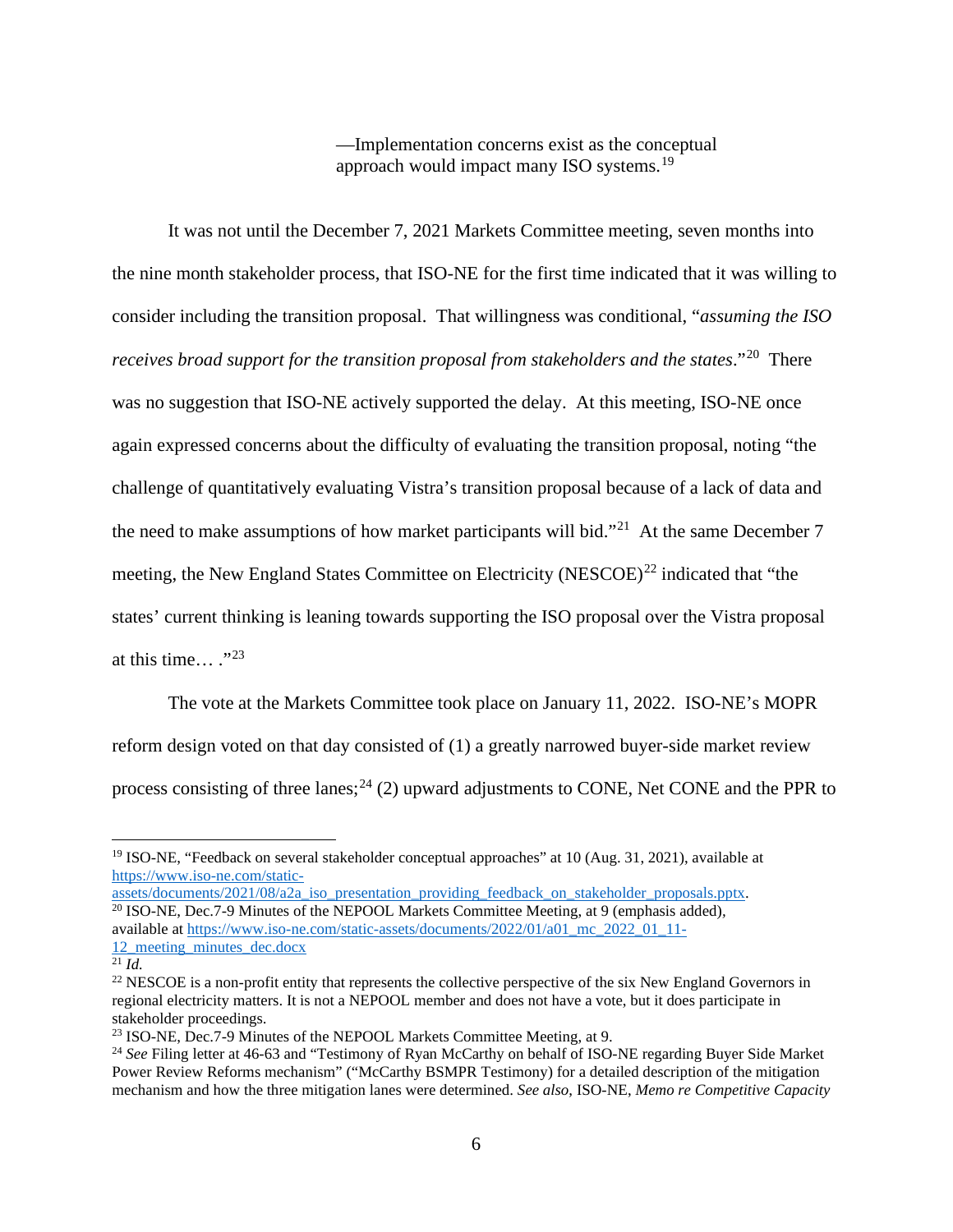address increased financial risk to fossil fuel generators and (3) removal of the Offer Review Trigger Price (ORTP) design and the CASPR Substitution Auction. [25](#page-6-0) Prior to the vote, ISO-NE represented that "if there is broad support for the transition amendment from NEPOOL and the majority of states are unopposed, the ISO plans to adopt the transition proposal  $\ldots$ <sup>[26](#page-6-1)</sup> Prior to the vote, NESCOE, which does not vote at NEPOOL, "[c]larified that five states do not oppose a transition, as long as NEPOOL supports it, ISO adopts it, and there are no attempts to extend the transition beyond FCA 19."<sup>[27](#page-6-2)</sup>. Thus on January 11, 2022, support for the transition by ISO-NE and NESCOE was fully conditional on broad support from NEPOOL.

At the January 11 Markets Committee meeting, the New England Power Generators Association (NEPGA) made a presentation critical of ISO-NE's MOPR reform proposal, characterizing it as allowing "uncompetitive" offers resulting in uncompetitive clearing prices, lacking adequate offer mitigation review and being premature because capacity accreditation and ancillary services reforms were not yet in place.<sup>28</sup> Also, at the meeting the representative of one of the sponsors of the transition, Vistra/Dynegy, made a presentation that suggested that "Broad

<span id="page-6-0"></span>[12\\_mopr\\_removal\\_iso\\_memo\\_changes\\_since\\_december\\_mc\\_meeting\\_further\\_updates\\_to\\_tariff\\_revisions.pdf.](https://www.iso-ne.com/static-assets/documents/2022/01/a02a_mc_2022_01_11-12_mopr_removal_iso_memo_changes_since_december_mc_meeting_further_updates_to_tariff_revisions.pdf) <sup>25</sup> See ISO-NE, "Competitive Capacity Markets without a Minimum Offer Price Rule (MOPR)", at 22-30 (Dec. 7-9, 2021), available a[t https://www.iso-ne.com/static-](https://www.iso-ne.com/static-assets/documents/2021/12/a02a_mc_2021_12_07_09_iso_presentation.pptx)

[assets/documents/2021/12/a02a\\_mc\\_2021\\_12\\_07\\_09\\_iso\\_presentation.pptx,](https://www.iso-ne.com/static-assets/documents/2021/12/a02a_mc_2021_12_07_09_iso_presentation.pptx) for the particulars of each of these design elements voted at the Markets Committee. As noted previously, the CONE/Net CONE adder and increase to the PPR are not part of the current MOPR reform filing, but ISO-NE intends to update the values and file them in time for FCA 19, when the MOPR reform becomes effective under the transition. Filing letter at 44-46. <sup>26</sup> ISO-NE, Jan.11-12, 2022 Minutes of the NEPOOL Markets Committee Meeting, at 9, available at [https://www.iso-ne.com/static-assets/documents/2022/02/a01a\\_mc\\_2022\\_02\\_08\\_minutes\\_jan\\_mc\\_final.docx.](https://www.iso-ne.com/static-assets/documents/2022/02/a01a_mc_2022_02_08_minutes_jan_mc_final.docx)<br><sup>27</sup> *Id.* at 10.

*Markets without a Minimum Offer Price Rule – Further Updates to Tariff Revisions at 1-2,* (Jan. 4, 2022), for an explanation of a late change to the mitigation mechanism by eliminating the impact test. Available at [https://www.iso-ne.com/static-assets/documents/2022/01/a02a\\_mc\\_2022\\_01\\_11-](https://www.iso-ne.com/static-assets/documents/2022/01/a02a_mc_2022_01_11-12_mopr_removal_iso_memo_changes_since_december_mc_meeting_further_updates_to_tariff_revisions.pdf)

<span id="page-6-2"></span><span id="page-6-1"></span>

<span id="page-6-3"></span><sup>&</sup>lt;sup>28</sup> NEPGA, "ELIMINATION OF THE MINIMUM OFFER PRICE RULE AND COMPETITIVE MARKET OUTCOMES" (January 11, 2022), at 2, available at [https://www.iso-ne.com/static](https://www.iso-ne.com/static-assets/documents/2022/01/a02a_i_mc_2022_01_11-12_mopr_removal_nepga_presentation.pdf)[assets/documents/2022/01/a02a\\_i\\_mc\\_2022\\_01\\_11-12\\_mopr\\_removal\\_nepga\\_presentation.pdf.](https://www.iso-ne.com/static-assets/documents/2022/01/a02a_i_mc_2022_01_11-12_mopr_removal_nepga_presentation.pdf)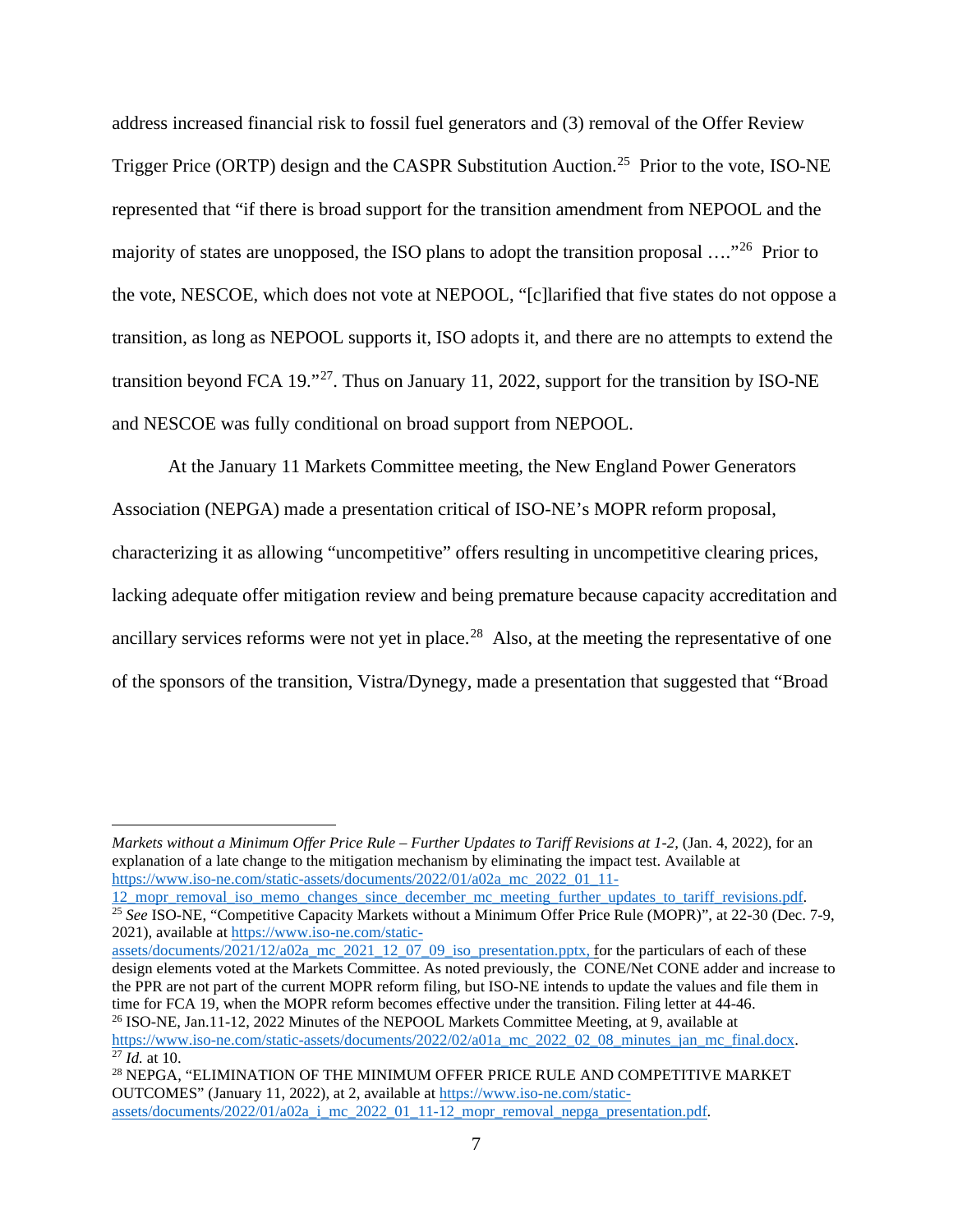stakeholder support reduces likelihood of contentious years long litigation that would distract stakeholders from focus on important reforms."<sup>[29](#page-7-0)</sup>

ISO-NE's MOPR reform design, without the transition, received broad support across all six NEPOOL sectors and was approved by the Markets Committee on January 11 with a vote of 74.04% in favor (60% support needed)<sup>[30](#page-7-1)</sup> Conversely, the Vistra transition amendment received negligible support from NEPOOL, failing with a vote of 23.79% in favor, or put another way, was rejected by a vote of 76.21 %.<sup>[31](#page-7-2)</sup>

Typically, a NEPOOL stakeholder amendment that garners so little support at the Markets Committee is not reurged at the final vote of the Participants Committee. However, after the Markets Committee vote, ISO-NE became the surprising champion of the transition amendment.

Over two weeks later, on January 26, 2022, just nine days before the final vote on MOPR reform at the NEPOOL Participants Committee, ISO-NE issued a memorandum stating for the first time that it "wholly supported and preferred" the transition proposal that fared so poorly at the Markets Committee January vote.<sup>[32](#page-7-3)</sup> ISO-NE's decision to support the transition so late in the process, after NEPOOL had rejected it, was a complete surprise to Consumer Advocates and to other stakeholders. Had ISO-NE's intention been known earlier, Consumer Advocates and others would have subjected the transition to a much more robust evaluation in the stakeholder

<span id="page-7-0"></span><sup>&</sup>lt;sup>29</sup> Dynegy/Calpine, "MOPR Transition Proposal" at 3 (Jan. 11, 2022) available a[t https://www.iso-ne.com/static](https://www.iso-ne.com/static-assets/documents/2022/01/a02a_iii_mc_2022_01_11-12_mopr_removal_amendment_dynegy_calpine_presentation.pptx)[assets/documents/2022/01/a02a\\_iii\\_mc\\_2022\\_01\\_11-](https://www.iso-ne.com/static-assets/documents/2022/01/a02a_iii_mc_2022_01_11-12_mopr_removal_amendment_dynegy_calpine_presentation.pptx)

[<sup>12</sup>\\_mopr\\_removal\\_amendment\\_dynegy\\_calpine\\_presentation.pptx.](https://www.iso-ne.com/static-assets/documents/2022/01/a02a_iii_mc_2022_01_11-12_mopr_removal_amendment_dynegy_calpine_presentation.pptx)<br><sup>30</sup> ISO-NE, Jan.11-12, 2022 Minutes of the NEPOOL Markets Committee Meeting, at 11.

<span id="page-7-1"></span>

<span id="page-7-3"></span><span id="page-7-2"></span><sup>&</sup>lt;sup>31</sup> Id. at 10.<br><sup>32</sup> ISO-NE, Memo from Chadalavada re: ISO Support and Preference of Transition to Minimum Offer Price Rule *(MOPR) Elimination*, at 1 (Jan. 26. 2022), available a[t https://www.iso-ne.com/static](https://www.iso-ne.com/static-assets/documents/2022/02/npc-2022-02-03-composite4.pdf)[assets/documents/2022/02/npc-2022-02-03-composite4.pdf](https://www.iso-ne.com/static-assets/documents/2022/02/npc-2022-02-03-composite4.pdf) at 196.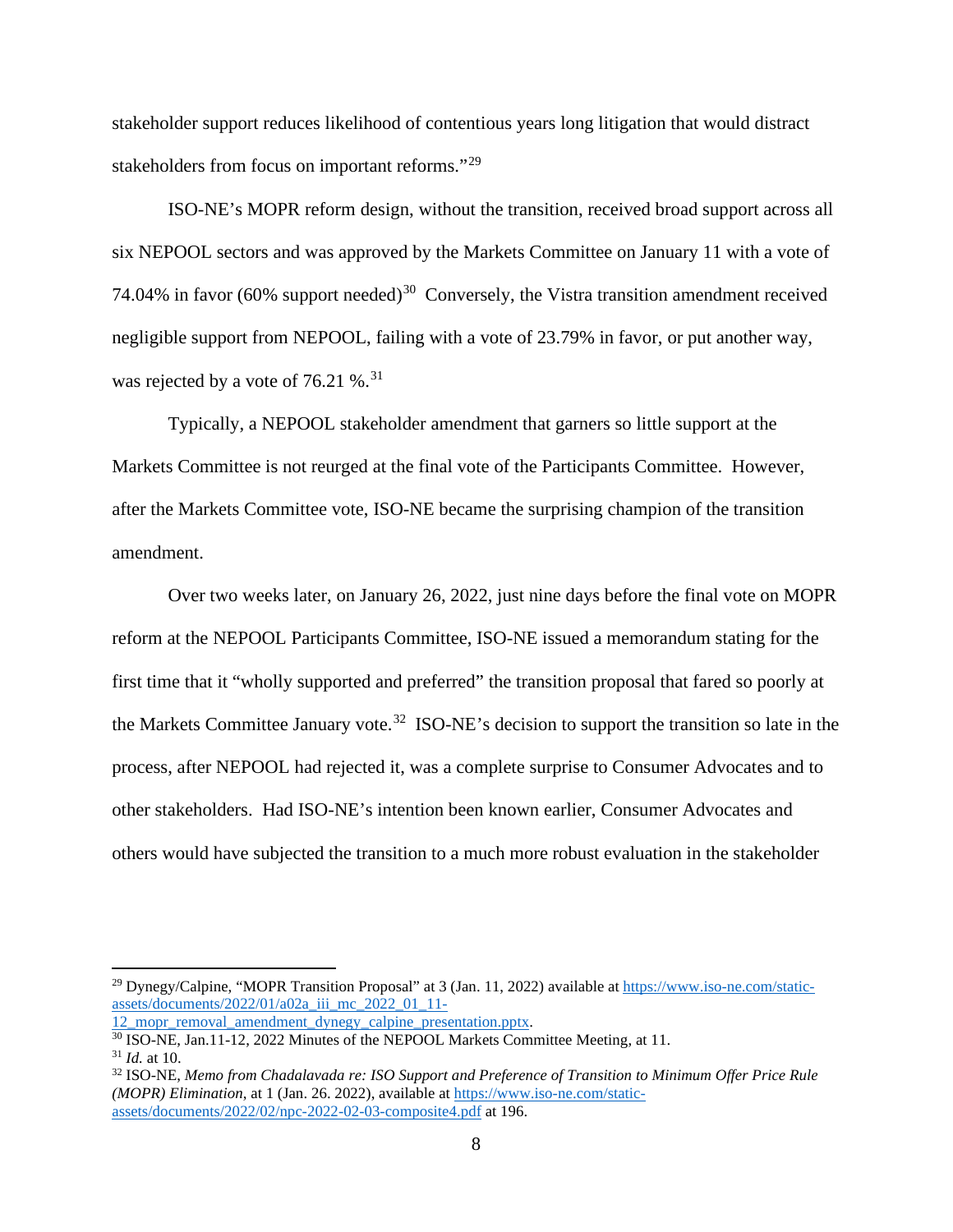process. As it was, stakeholders had only the final Participants Committee meeting at which to discuss this new development.

ISO-NE's January 26 memorandum cited reliability concerns due to inefficient retirements as the reason for its newfound support of the transition.<sup>33</sup> The memorandum nonetheless conceded that "MOPR elimination for FCA 17 is feasible."[34](#page-8-1) The reliability risk cited in the January 26 memorandum explaining ISO-NE's sudden change in position was thus the same familiar concern it had identified at the outset of the project and that it previously represented would be adequately addressed by the EMM's CONE/Net CONE adder and by the 2022 capacity reaccreditation project. The memorandum went on to raise a number of negative consequences that *might* flow from the feared inefficient retirements, but ISO-NE did not attempt to quantitatively evaluate the probability or extent of those negative outcomes, or whether or to what degree the transition would address or remedy them. The memorandum also touted, somewhat improbably, the transition's potential cost savings for consumers.<sup>[35](#page-8-2)</sup> Again, there was no attempt to substantiate or quantify these savings.

The January 26 memorandum was accompanied by an unusually active outreach and lobbying effort from ISO-NE in support of the transition prior to the final vote. At the vote of the Participants Committee meeting on Feb. 3, the minutes reflect that ISO-NE COO Dr. Chadalavada said that the transition was ISO-NE's preferred path forward in lieu of "prolonged litigation that could result from a failure to compromise."[36](#page-8-3) When the transition amendment was voted, it passed by an extremely narrow margin: 61.49% in favor, or 1.49% over the required

<span id="page-8-0"></span><sup>33</sup> *Id.* at 2*.*

<span id="page-8-3"></span><span id="page-8-2"></span><span id="page-8-1"></span><sup>&</sup>lt;sup>34</sup> *Id.* at 5.<br><sup>35</sup> *Id.* at 3-4 ("more certainty in expected market outcomes can create opportunities for reduced consumer costs.")<br><sup>36</sup> NEPOOL, Feb. 3, 2022 Minutes of the NEPOOL Participants Committee Meeting, at 457 [https://nepool.com/wp-content/uploads/2021/11/Minutes\\_NPC\\_2022\\_0203.pdf.](https://nepool.com/wp-content/uploads/2021/11/Minutes_NPC_2022_0203.pdf)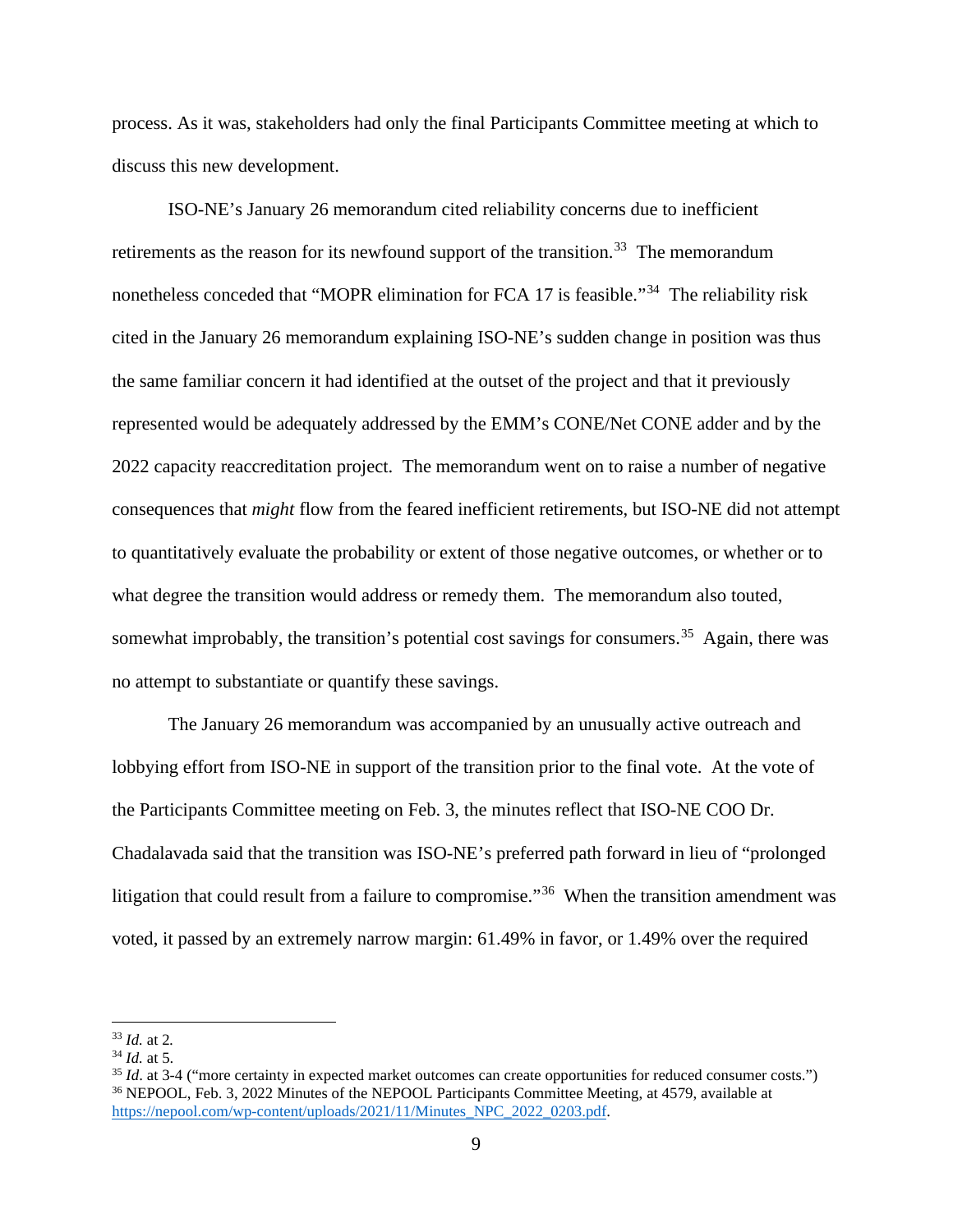minimum.<sup>[37](#page-9-0)</sup> ISO-NE did not offer its original, unamended proposal approved by the Markets Committee for vote, as only it had the right to do under the rules. Instead, only the amended proposal, combining ISO-NE's MOPR reform and the transition amendment, was offered for a vote. The amended proposal passed with  $69.56\%$  in favor.<sup>[38](#page-9-1)</sup> ISO-NE and NEPOOL characterize this as evidence of "wide-spread stakeholder support" for the transition in their filing<sup>[39](#page-9-2)</sup> but Consumer Advocates attribute the higher percentage of support in the final vote to the fact that those in favor of MOPR reform were presented at that point with only two choices: either voting against MOPR reform or supporting it with the two-FCA delay. The true measure of the degree of NEPOOL support for the transition was its vote on the transition amendment, at 1.49% over the minimum percentage needed to pass, and that result was only accomplished with ISO-NE's thumb on the scale. Consumer Advocates voted against both the amendment and the amended proposal on the grounds that neither the need for nor the benefits of the transition provisions had been adequately established.

At the Participants Committee vote on February 3, a NESCOE representative stated that NESCOE would not oppose the transition proposal.<sup>40</sup> After the vote, in response to criticism by the public and the press, <sup>[41](#page-9-4)</sup> NESCOE issued a statement attempting to clarify its stance:

> NESCOE expressed the view (with NH opposing) that the MOPR reforms should be enacted *as soon as possible* in a manner that supports system reliability. NESCOE recognized ISO New England's support of a transition proposal as ISO New England's preferred way to reform the MOPR to mitigate the potential for short-term reliability impacts. Accordingly, NESCOE (with NH opposing) expressed it would not

<span id="page-9-0"></span><sup>37</sup> *Id.* at 4583.

<span id="page-9-1"></span><sup>&</sup>lt;sup>38</sup> *Id.* at 4584.<br><sup>39</sup> Filing letter at 44.

<span id="page-9-3"></span><span id="page-9-2"></span><sup>&</sup>lt;sup>40</sup> NEPOOL, Feb. 3, 2022 Minutes of the NEPOOL Participants Committee Meeting, at 4582.

<span id="page-9-4"></span><sup>41</sup> *See, e.g.,* Spiegel, *New England takes a detour on grid reform, griping ensues,* CT. Mirror, February 23, 2022, available at [https://ctmirror.org/2022/02/23/new-england-takes-a-detour-on-grid-reform-griping-ensues/;](https://ctmirror.org/2022/02/23/new-england-takes-a-detour-on-grid-reform-griping-ensues/) *see also*, Shankman, *A decision made behind closed doors may set clean energy back by two years, Boston Globe, February 5, 2022, available at* [https://www.bostonglobe.com/2022/02/05/science/decision-made-behind-closed-doors-may](https://www.bostonglobe.com/2022/02/05/science/decision-made-behind-closed-doors-may-set-clean-energy-back-by-two-years/)[set-clean-energy-back-by-two-years/.](https://www.bostonglobe.com/2022/02/05/science/decision-made-behind-closed-doors-may-set-clean-energy-back-by-two-years/)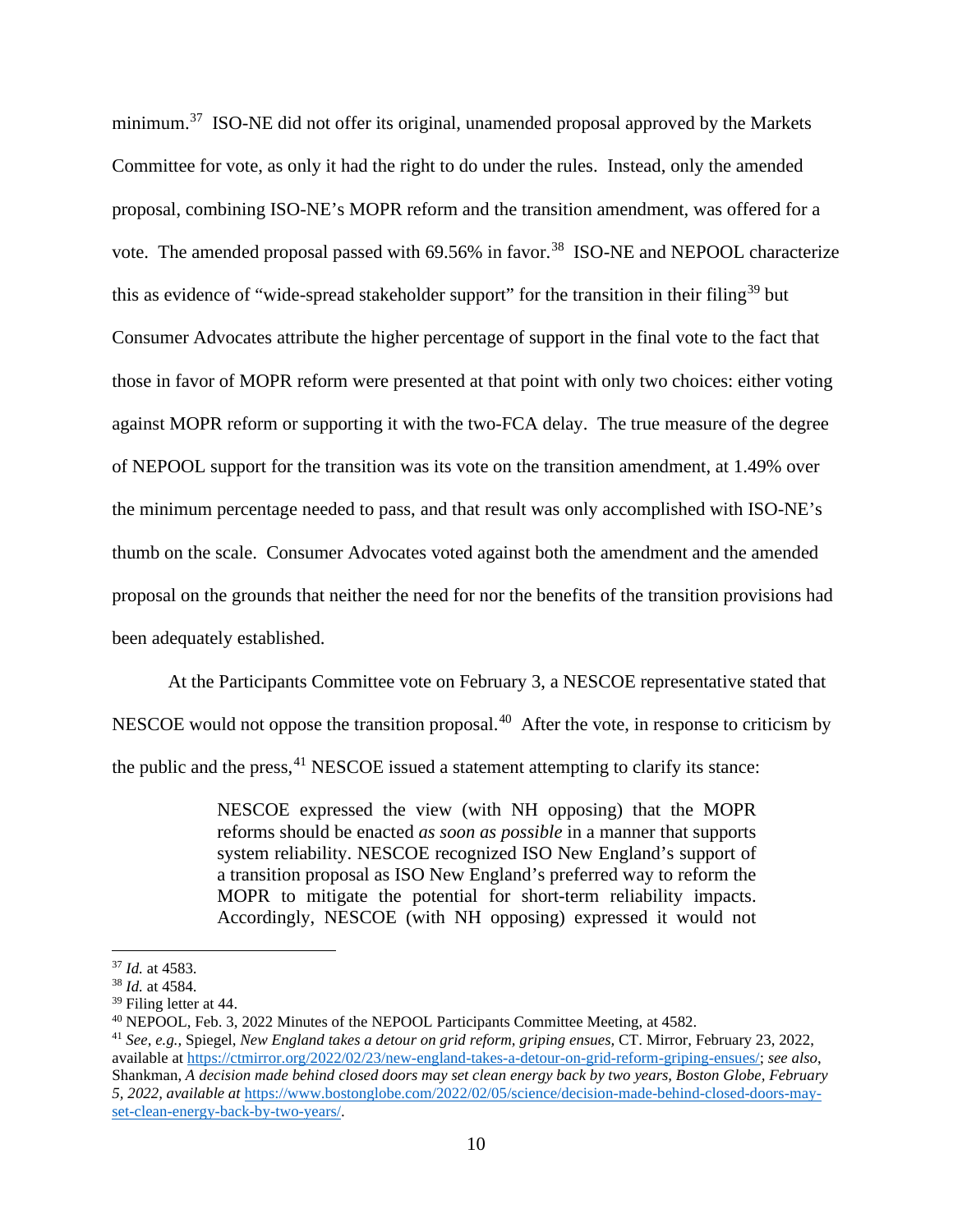oppose the transition approach if it was adopted by ISO New England and supported by NEPOOL.<sup>[42](#page-10-0)</sup>

It is clear from the above statement that NESCOE was greatly influenced by ISO-NE's preference for the delay and that rather than expressing active support for the transition, NESCOE did not oppose it under certain conditions. As Connecticut DEEP Commissioner Katie Dykes was quoted as saying, "It's a long way from not opposing to supporting."<sup>[43](#page-10-1)</sup>

## **Components of the MOPR Reform Mechanism**

As noted above, ISO-NE's MOPR reform design voted at the Markets Committee on January 11, 2022 (original MOPR design) consisted of three main provisions: (1) removal of the MOPR, including the ORTP-related design elements, (2) incorporation of a narrow buyer-side market power review consisting of three mitigation "lanes"; and (3) adjustment of the financial inputs used to calculate the Cost of New Entry (CONE) and Net CONE, including an update to the Performance Payment Rate (PPR) based on these updated values.<sup>[44](#page-10-2)</sup>

ISO-NE's original MOPR design was based on extensive, data-driven analysis and modeling. The EMM's work to derive the appropriate values for the adders to Net CONE and the PPR to account for higher investment risk involved months of modeling and data analysis and presentations to stakeholders on the modeling results. The EMM's study culminated in a report in November, 2021.[45](#page-10-3) In addition, ISO-NE did extensive analysis involving five test cases

<span id="page-10-0"></span><sup>42</sup> NESCOE, *Perspective Communicated to NEPOOL and ISO New England on the Minimum Offer Price Reform,* at 1 (February 8, 2022) (emphasis added), available at <https://nescoe.com/resource-center/mopr-perspective-2022/>

<span id="page-10-1"></span><sup>43</sup> Spiegel, *New England takes a detour on grid reform, griping ensues,* CT. Mirror, February 23, 2022.

<span id="page-10-2"></span><sup>44</sup> ISO-NE, *Voting Memo re: Competitive Capacity Markets without a Minimum Offer Price Rule,* at 1 (Jan. 5, 2022), available a[t https://www.iso-ne.com/static-assets/documents/2022/01/a02a\\_mc\\_2022\\_01\\_11-](https://www.iso-ne.com/static-assets/documents/2022/01/a02a_mc_2022_01_11-12_mopr_removal_iso_voting_memo.pdf) 12 mopr removal iso voting memo.pdf.

<span id="page-10-3"></span><sup>45</sup> Potomac Economics, External Market Monitor, "Evaluation of Changes in the Minimum Offer Price Rules on Financial Risk in New England" (November 2021), *available at [https://www.iso-ne.com/static](https://www.iso-ne.com/static-assets/documents/2021/11/a03a_mc_2021_11_09_10_ccm_without_mopr_emm_inputs.zip)[assets/documents/2021/11/a03a\\_mc\\_2021\\_11\\_09\\_10\\_ccm\\_without\\_mopr\\_emm\\_inputs.zip.](https://www.iso-ne.com/static-assets/documents/2021/11/a03a_mc_2021_11_09_10_ccm_without_mopr_emm_inputs.zip)* As noted in the Filing letter, this component is not included in the MOPR filing due to the transition, but ISO-NE intends to propose updated CONE, Net CONE and PPR adjustments prior to FCA 19. Filing letter at 44-46.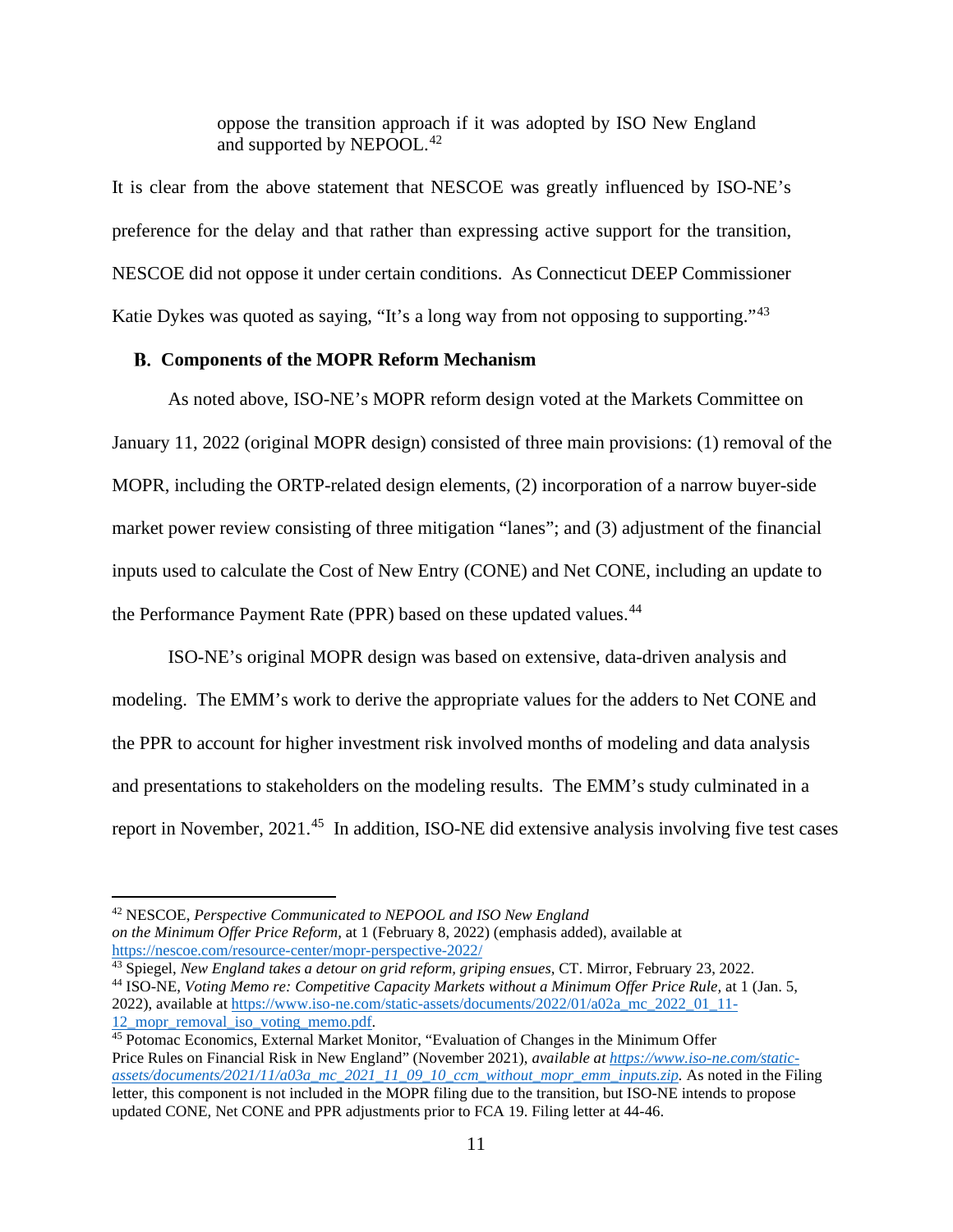to assess the impacts on auction clearing prices of MOPR removal and the adjustment of Net CONE.[46](#page-11-0) With respect to the mitigation mechanism of the MOPR reform proposal, ISO-NE's Market Development group evaluated historical data and conducted an impact analysis to support the appropriate threshold for its *de minimus* mitigation exception<sup>[47](#page-11-1)</sup> and worked with the IMM on the proper scope and wording of the "Lane 3" provision.<sup>[48](#page-11-2)</sup> ISO-NE's Internal Market Monitor also independently evaluated the proposed MOPR reform mitigation mechanism and suggested adjustments, which were incorporated. <sup>[49](#page-11-3)</sup>

### **C.** Components of the Transition Mechanism

As contained in the MOPR reform filing, the transition mechanism consists of :

- 1. Retention of the MOPR until FCA 19.
- 2. A "two year" (two capacity commitment period) Transition Period.
- 3. Revival of the RTR exemption.
	- Base RTR exemptions for each FCA will be:

FCA 17: Up to 300 MW with carry forward of unused RTR MW into FCA 18

FCA 18: Up to 400 MW minus MW cleared through FCA 17 CASPR Substitution Auction.

4. Retention of CASPR with elimination of the CASPR Test Price.

[assets/documents/2021/10/a03b\\_mc\\_2021\\_10\\_13\\_14\\_iso\\_ne\\_competitive\\_capacity\\_market\\_without\\_mopr\\_present](https://www.iso-ne.com/static-assets/documents/2021/10/a03b_mc_2021_10_13_14_iso_ne_competitive_capacity_market_without_mopr_presentation.pptx) [ation.pptx](https://www.iso-ne.com/static-assets/documents/2021/10/a03b_mc_2021_10_13_14_iso_ne_competitive_capacity_market_without_mopr_presentation.pptx)

<span id="page-11-0"></span><sup>46</sup> *See*, ISO-NE, "Competitive Capacity Markets without a Minimum Offer Price Rule", at 10-16 (Sept. 13-14, 2021), available a[t https://www.iso-ne.com/static-](https://www.iso-ne.com/static-assets/documents/2021/09/2021_09_13_14_mc_a02b_iso_presentation.pptx)

[assets/documents/2021/09/2021\\_09\\_13\\_14\\_mc\\_a02b\\_iso\\_presentation.pptx;](https://www.iso-ne.com/static-assets/documents/2021/09/2021_09_13_14_mc_a02b_iso_presentation.pptx) ISO-NE, "Competitive Capacity Markets without a Minimum Offer Price Rule (MOPR)", at 9-15 (Oct. 13-14, 2021), available at [https://www.iso](https://www.iso-ne.com/static-assets/documents/2021/10/a03b_mc_2021_10_13_14_iso_ne_competitive_capacity_market_without_mopr_presentation.pptx)[ne.com/static-](https://www.iso-ne.com/static-assets/documents/2021/10/a03b_mc_2021_10_13_14_iso_ne_competitive_capacity_market_without_mopr_presentation.pptx)

<span id="page-11-1"></span><sup>&</sup>lt;sup>47</sup> McCarthy BSMPR testimony at 23-28.

<span id="page-11-2"></span><sup>48</sup> ISO-NE, *Memo re Competitive Capacity Markets without a Minimum Offer Price Rule – Further Updates to Tariff Revisions at 1-2.*

<span id="page-11-3"></span><sup>49</sup> ISO-NE, Internal Market Monitor, *Memo re: Preliminary Views on ISO's Post-MOPR Self-Certification Proposal* (Oct. 12, 2021), available at [https://www.iso-ne.com/static-](https://www.iso-ne.com/static-assets/documents/2021/10/a03b_mc_2021_10_13_14_iso_ne_memo_preliminary_views_post_mopr_self_certification_proposal.pdf)

[assets/documents/2021/10/a03b\\_mc\\_2021\\_10\\_13\\_14\\_iso\\_ne\\_memo\\_preliminary\\_views\\_post\\_mopr\\_self\\_certificati](https://www.iso-ne.com/static-assets/documents/2021/10/a03b_mc_2021_10_13_14_iso_ne_memo_preliminary_views_post_mopr_self_certification_proposal.pdf) [on\\_proposal.pdf.](https://www.iso-ne.com/static-assets/documents/2021/10/a03b_mc_2021_10_13_14_iso_ne_memo_preliminary_views_post_mopr_self_certification_proposal.pdf)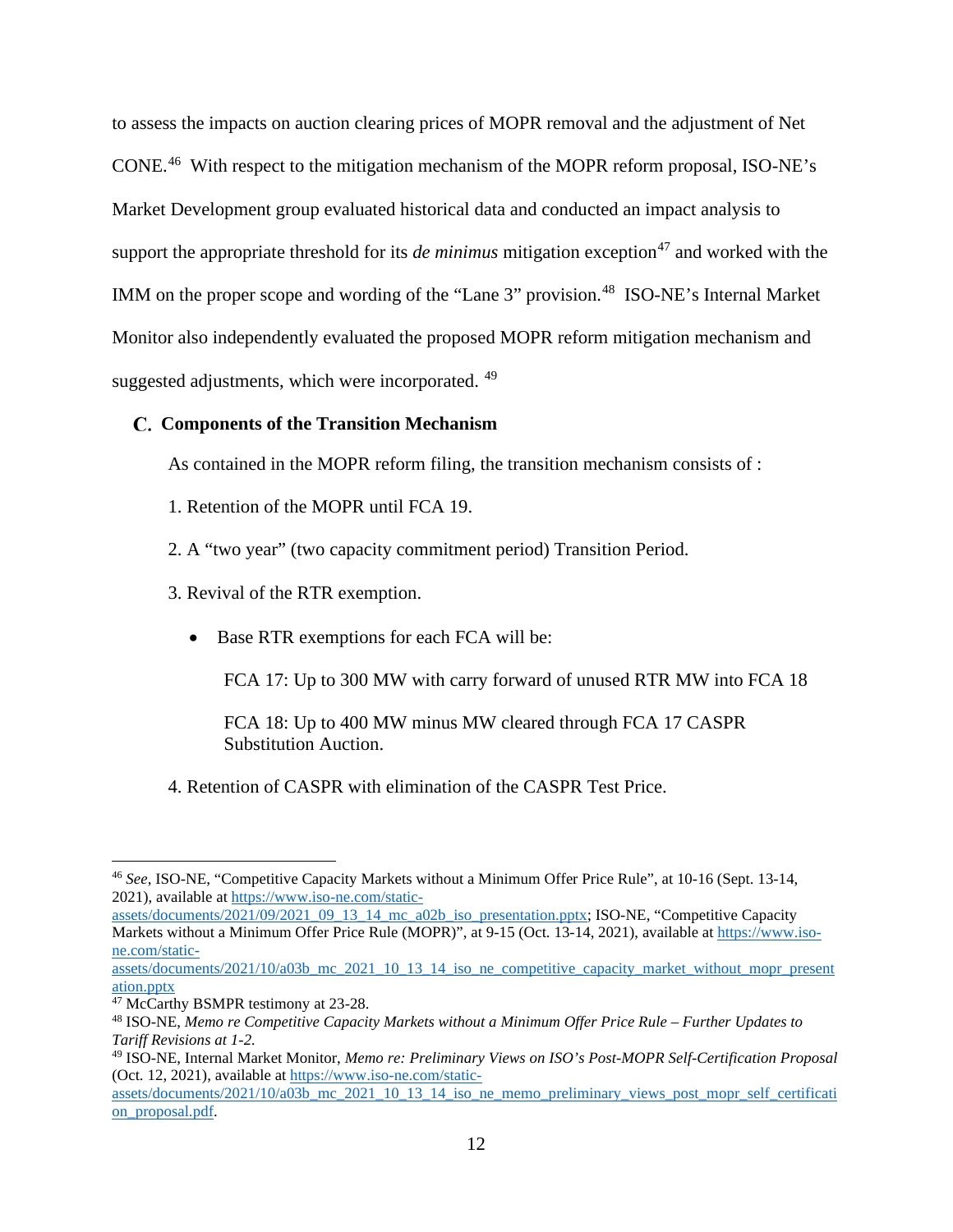5. Updated definition of Sponsored Policy Resource<sup>[50](#page-12-0)</sup>

A number of these components and the evidence supporting them will be discussed in more detail below.

# **III. ARGUMENT**

The ISO-NE MOPR is unjust and unreasonable and unduly discriminatory and it should

be reformed as soon as possible, in time for FCA 17 in March 2023. The MOPR interferes with

the New England states' authority to determine their resource mixes, it leads to over-

procurement of capacity, it creates uncompetitive markets and it is costly for consumers. Two

members of this Commission appear to share the same concerns, recently suggesting that the

ISO-NE MOPR "appears to be unjust and unreasonable" and observing that :

[T]he MOPR appears to act as a barrier to competition, insulating incumbent generators from having to compete with certain new resources that may be able to provide capacity at lower cost. Such overbroad barriers are the antithesis of market competition, in that they divorce "capacity market clearing prices from the actual net going forward costs of would-be capacity suppliers" and serve "only to prop up capacity prices, protect incumbent generators, and increase the costs of state policies." The end result is [*sic*] "is doubly bad for consumers, as they will be forced to pay for more capacity than is actually needed, and to do so at a higher price than they should, because the MOPR will allow a relatively high-cost resource to set the capacity price for the entire set of resources procured  $\dots$ <sup>[51](#page-12-1)</sup>

As discussed below, the transition portion of the MOPR reform filing simply extends the incumbent generator protections and their attendant higher costs for the next two FCAs, without the proper evidentiary basis that would support doing so.

<span id="page-12-0"></span><sup>&</sup>lt;sup>50</sup> Filing letter at 63-68; *see also*, "Testimony of Ryan McCarthy on behalf of ISO-New England Inc. Regarding the Need for a Transition" (McCarthy Transition testimony), ISO-NE and NEPOOL Filing at 1287.

<span id="page-12-1"></span><sup>&</sup>lt;sup>51</sup> Order Accepting Informational Filing and Directing Modification, 178 FERC ¶ 61,050 (2022),

Glick-Clements Concurrence at P 4 (internal quotations and citations omitted).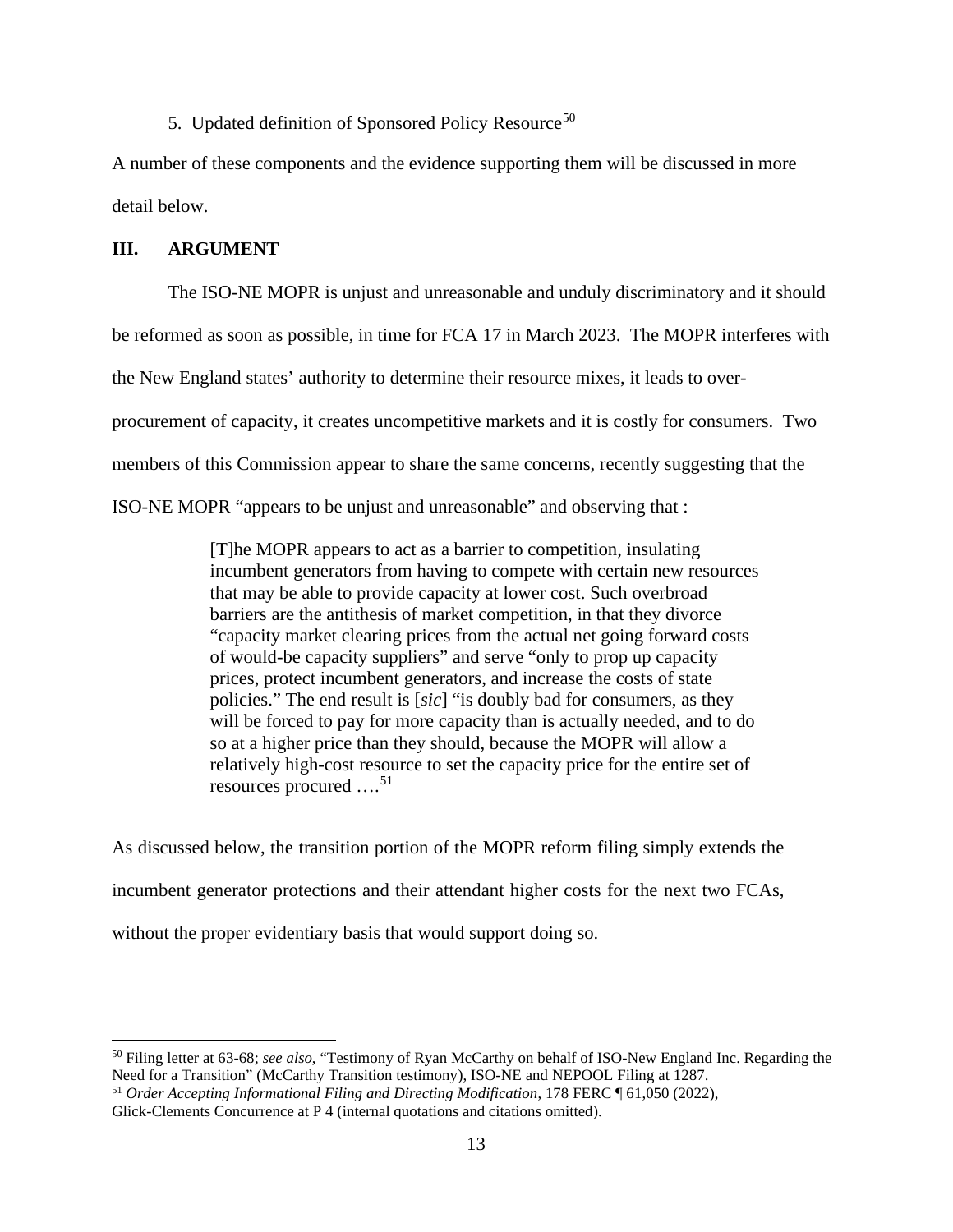### **A. Burden of Proof and Standard of Review**

In reviewing Section 205 filings, the Commission must determine whether the proposed rates are just and reasonable.<sup>52</sup> As the applicants, ISO-NE and NEPOOL bear the burden of establishing that the MOPR reform filing is just and reasonable.<sup>[53](#page-13-1)</sup> The Commission's determinations as to whether electric rates are just and reasonable receive deference but must be "supported by substantial evidence" and the method of determination must be "consistent with past practice or adequately justified."<sup>[54](#page-13-2)</sup> A reviewing court will "set aside any rate, even one within the zone of reasonableness," if the Commission's procedure or methodology in making its determination is "flawed."[55](#page-13-3) Ultimately, a reviewing court seeks to "ensur[e] that the Commission has made a principled and reasoned decision supported by the evidentiary record."[56](#page-13-4) As demonstrated below, ISO-NE and NEPOOL have not met their burden of providing substantial evidence in support of the transition mechanism. Without such evidence there is insufficient basis on which the Commission could base a determination that it is just and reasonable.

# **B. The transition mechanism lacks data-based evidentiary support**

A transition, like any other component of a rate design, must be "supported by substantial evidence" and must be "adequately justified."<sup>[57](#page-13-5)</sup> The Commission has also held that it must reject proposals where the proponent has not provided the Commission with sufficient information to determine the effects of its proposed revisions.<sup>58</sup> Customarily, the effects of

<span id="page-13-1"></span><span id="page-13-0"></span><sup>&</sup>lt;sup>52</sup> ISO New England, Inc., 113 FERC  $\parallel$  61,055 at P 22 (2005).<br><sup>53</sup> NorthWestern Corp., 155 FERC  $\parallel$  61,158, at PP 27–29 (2016), rev. denied, 884 F.3d. 1176 (2018).<br><sup>54</sup> Emera Maine v. FERC, 854 F.3d 9, 22 (D.C. Cir. 2

<span id="page-13-3"></span><span id="page-13-2"></span><sup>55</sup> *Id.* at 23 (internal quotations and citations omitted).

<span id="page-13-4"></span><sup>56</sup> *Id*. at 22 (internal quotations and citations omitted).

<span id="page-13-5"></span><sup>57</sup> *Id*. (internal quotations and citations omitted).

<span id="page-13-6"></span><sup>58</sup> See *N. Me. Indep. Sys. Adm'r., Inc.*, 119 FERC ¶ 61,231 at PP 17-18 (2007) (rejecting filing of proposed Tariff and Market Rules revisions finding that the Northern Maine Independent System Administrator "has not provided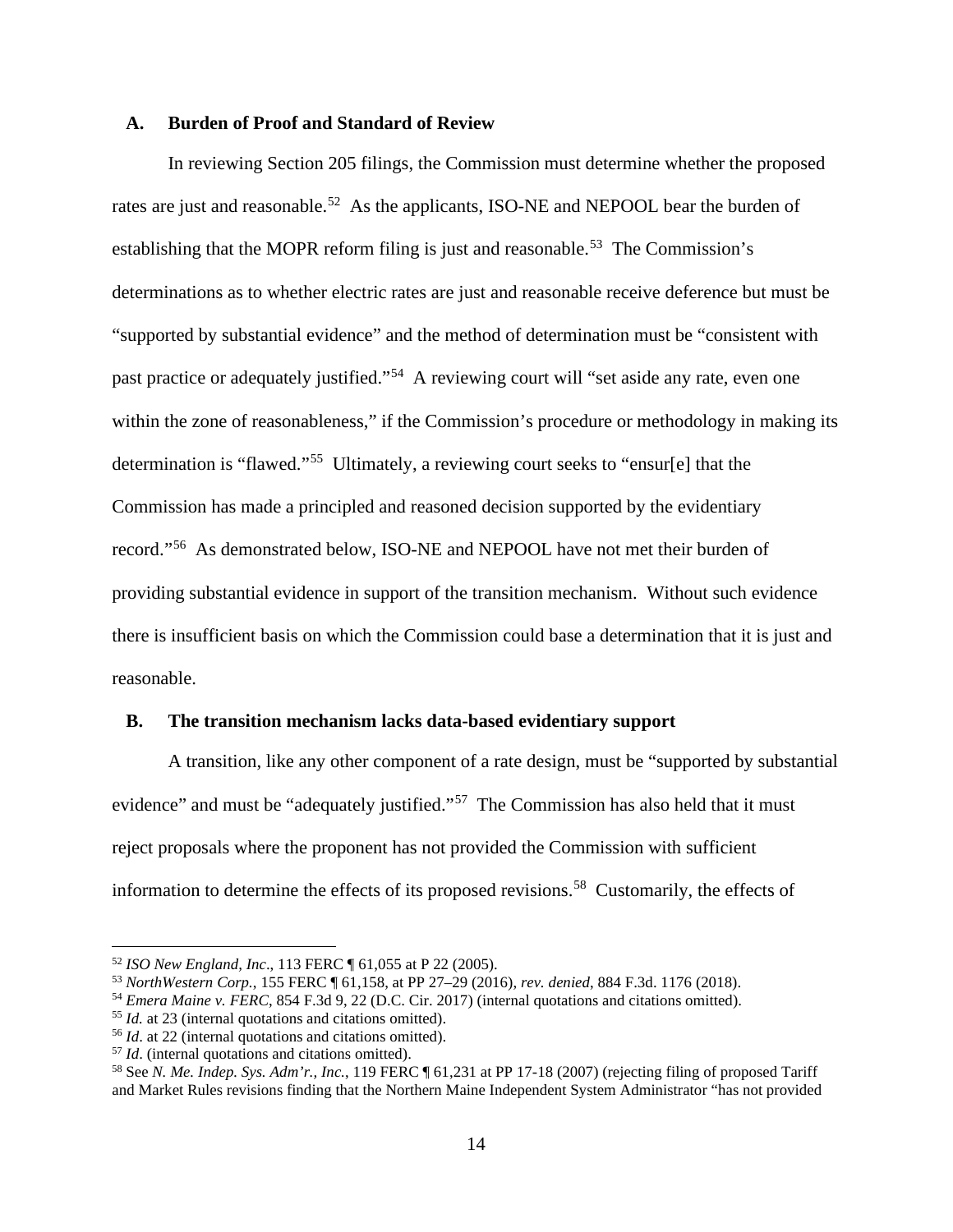market design changes are most effectively determined by data-driven methodologies like probabilistic modeling or an impact analysis. In cases similar to the instant one, where transitions have been proposed to address potential price volatility or harm to the market, the Commission has approved them on the basis of analytical evidence<sup>[59](#page-14-0)</sup> and has rejected them for lacking it.<sup>60</sup> Unlike in the instant case, the transitions cited with approval by ISO-NE and NEPOOL in the Filing letter were all supported by ample analytical evidence. For example, in the order approving ISO-NE's adoption of the sloped MRI system and zonal demand curves, 155 FERC  $\P$  61,319, the transition of up to three years utilizing a hybrid demand curve was supported by a quantitative assessment (modeling) and was analyzed and supported by the IMM.<sup>61</sup> In the order cited in the Filing letter approving a six-year phase-in of the Capacity Performance Payment Rate, 147 FERC ¶ 61,172,<sup>[62](#page-14-3)</sup> the initial transitional Performance Payment Rate (PPR) and the final, full PPR were supported by an impact analysis conducted by an outside consultant.[63](#page-14-4) The three year RTR exemption that accompanied ISO-NE's initial adoption of a

<https://elibrary.ferc.gov/eLibrary/filedownload?fileid=01E042D6-66E2-5005-8110-C31FAFC91712>

the Commission with sufficient information to determine the effects of its proposed revisions…[and] has failed to demonstrate that the proposed tariff revisions are just and reasonable, and, accordingly, has failed to satisfy its burden of proof under section 205 of the FPA."); see also, *Puget Sound Energy, Inc*., 132 FERC ¶ 61,128 at PP 31‐ 35 (2010) (rejecting proposed tariff revisions upon finding that the filing party had not demonstrated that its proposed rate was just and reasonable."); *N.Y. Indep. Sys. Operator, Inc.,* 131 FERC ¶ 61,074 (2010) (rejecting proposed tariff sheets on the basis that the filing party had not shown the proposed revisions were just and reasonable).

<span id="page-14-0"></span><sup>59</sup> See *N.Y. Indep. Sys. Operator, Inc.*, 156 FERC ¶ 61,039 at P 20 (2016) (approving transition collar mechanism). In this case a stakeholder proposed a transition "collar" temporarily limiting the amount of yearly change in demand curve reference point prices. The stakeholder proposal was evaluated by NYISO's outside consultant and was found to be reasonable based on its consistency with values resulting from the consultant's backcasting analysis. See NYISO, "Affidavit of Paul J. Hibbard", at PP 16, 28 (May 20, 2016), available at

<span id="page-14-1"></span><sup>60</sup> *N.Y. Indep. Sys. Operator, Inc.*, 158 FERC ¶ 61,064 at P 55 (2017) (transition mechanism "lacked analytical basis" and was rejected due to lack of power flow analysis to show effect).

<span id="page-14-2"></span><sup>61</sup> *ISO New England Inc. & NEPOOL Participants Comm.*, 155 FERC ¶ 61,319 at PP 7, 11, 21, 57. (2016) (approving demand curve and zonal demand curves based on the Marginal Reliability Impact (MRI) of capacity and approving a transition of no more than three years).

<span id="page-14-3"></span><sup>62</sup> *ISO-NE, Inc.*, 147 FERC ¶ 61,172 at P 73 (2014).

<span id="page-14-4"></span><sup>63</sup> ISO-NE, *Memo re: FCM Pay for Performance – Revised Elements,* at 3 (Oct. 2, 2013), available at [https://www.iso-ne.com/static-](https://www.iso-ne.com/static-assets/documents/committees/comm_wkgrps/mrkts_comm/mrkts/mtrls/2013/oct892013/a03a_iso_memo_10_02_13.pdf)

[assets/documents/committees/comm\\_wkgrps/mrkts\\_comm/mrkts/mtrls/2013/oct892013/a03a\\_iso\\_memo\\_10\\_02\\_13](https://www.iso-ne.com/static-assets/documents/committees/comm_wkgrps/mrkts_comm/mrkts/mtrls/2013/oct892013/a03a_iso_memo_10_02_13.pdf) [.pdf.](https://www.iso-ne.com/static-assets/documents/committees/comm_wkgrps/mrkts_comm/mrkts/mtrls/2013/oct892013/a03a_iso_memo_10_02_13.pdf)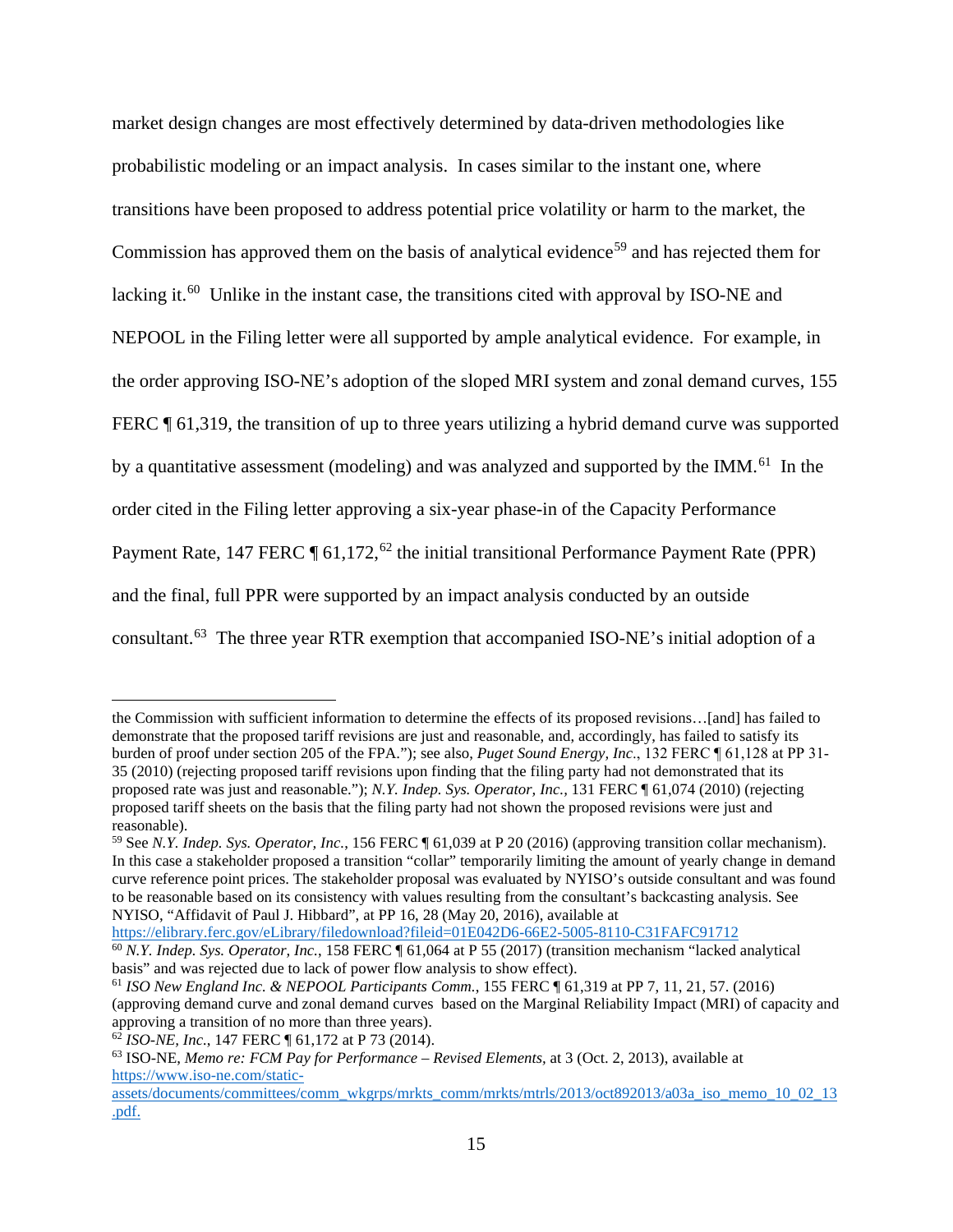sloped demand curve, approved by the Commission in 147 FERC ¶ 61,173, was supported by Monte Carlo probabilistic simulation modeling.<sup>[64](#page-15-0)</sup> There is no such substantial evidence or analytical support of the transition in this case. The only evidence proffered by ISO-NE and NEPOOL in support of the transition is the testimony of Dr. Chadalavada and Mr. McCarthy.<sup>[65](#page-15-1)</sup> Neither contains the missing quantitative evidence to demonstrate that a transition is necessary or will be effective in protecting against the reliability concerns discussed in their testimony.

Supporting evidence "requires not mere fears for the future but facts and findings, a statement of reasons that is supported by concrete inferences from substantial evidence, and is not to be snatched from the air on a purely hypothetical 'worst case' analysis ...."<sup>66</sup> Further, the Commission has been clear that stakeholder approval of a proposal is insufficient to carry the burden of proof that a rate is just and reasonable.<sup>[67](#page-15-3)</sup> The Filing letter notes that the filing was approved by a "supermajority."[68](#page-15-4) However, as ISO-NE once observed, "the Commission must not be swayed by the frequently repeated cry that the … proposal is supported by a "supermajority" of stakeholders. There is no legal or regulatory authority holding that popularity is in any way correlated to whether a set of rule changes is just and reasonable."[69](#page-15-5) ISO-NE's

<span id="page-15-0"></span><sup>64</sup> *ISO New England Inc. & NEPOOL Participants Comm.*, 147 FERC ¶ 61,173 at PP 30-33, 81–88 (2014), *clarif. granted, r'hg denied*, 150 FERC ¶ 61,065 (2015), *order on remand*¸ 155 FERC ¶ 61,023 (2016), *r'hg denied*, 158 FERC ¶ 61,138 (2017), *rev. denied, NextEra Energy Res., LLC v. FERC*, 898 F.3d 14, 26 (D.C. Cir. 2018). <sup>65</sup> *See* "Testimony of Vamsi Chadalavada on behalf of ISO-New England Inc. Regarding the Need for a Transition", ISO-NE and NEPOOL filing at 1239 (Chadalavada testimony); *see also*, McCarthy Transition testimony, ISO-NE and NEPOOL Filing at 1287.

<span id="page-15-2"></span><span id="page-15-1"></span><sup>66</sup> *Memphis Light, Gas & Water Div. v. FPC,* 504 F.2d 225, 234 (D.C. Cir. 1974) (rejecting increase in depreciation rates due to evidentiary lack of relevant analysis and projections). *See also*, *Farmers Union Cent. Exch., Inc. v. FERC*, 734 F.2d 1486, 1503 (D.C. Cir.1984), *cert. denied,* 469 U.S. 1034 (1984) (faulting FERC for allowing increased rates on generalized premise of need for more pipeline capacity and holding that FERC " did not even attempt to calibrate the relationship between increased rates and the attraction of new capital.").

<span id="page-15-3"></span><sup>67</sup> *American Electric Power Service Corp. v. Midwest Indep. Transmission Sys. Operator, Inc*., 122 FERC ¶ 61,083 at P 172 (2008), *r'hg denied,* 125 FERC ¶61,341 (2008). (stakeholder support is relevant but cannot alone prove that a rate design is just and reasonable).

<span id="page-15-4"></span><sup>68</sup> Filing letter at 6.

<span id="page-15-5"></span><sup>69</sup> ISO-NE, Motion for Leave and Answer, Docket No. ER14-1050 at 3 (March 3, 2014)..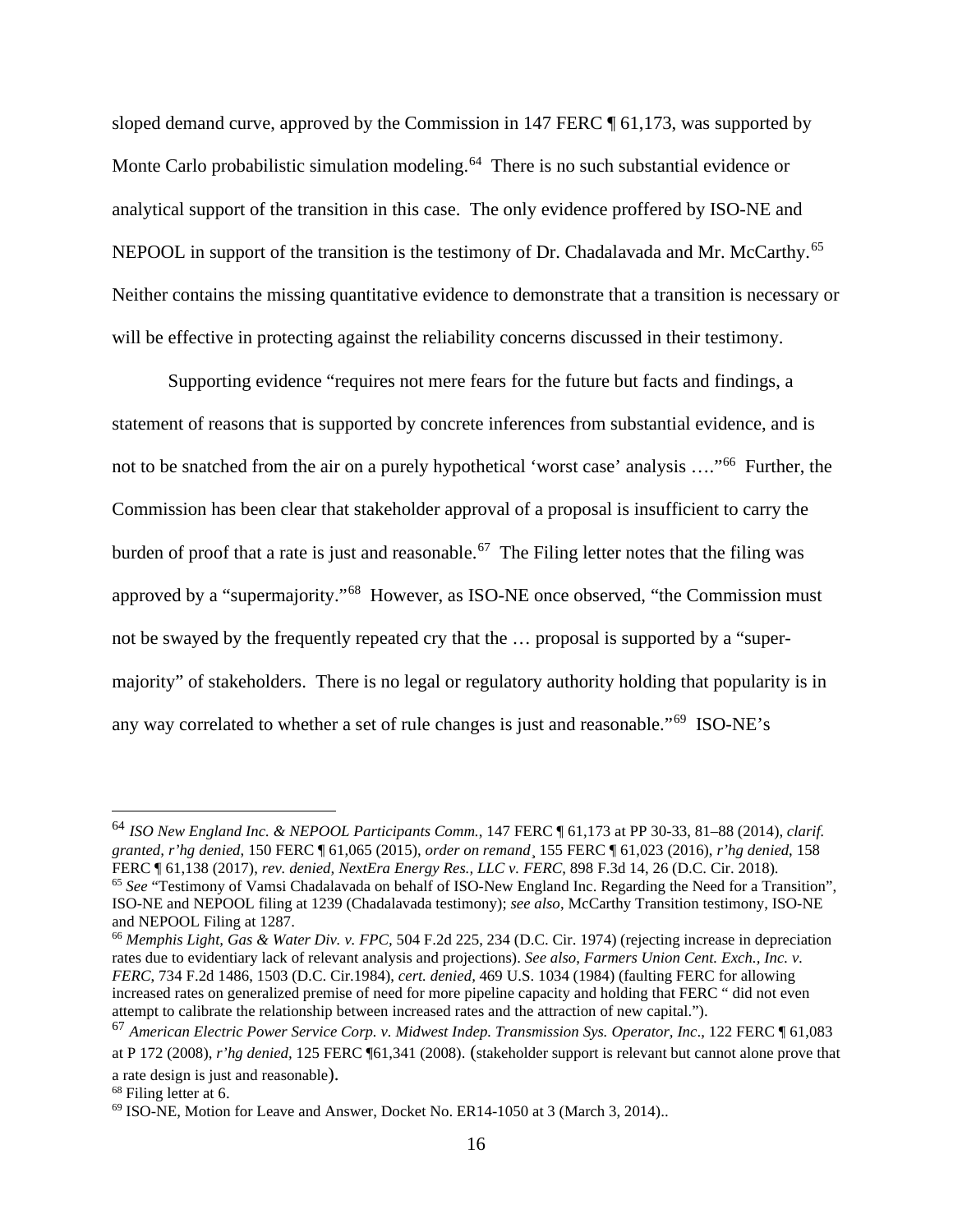statement is particularly true here, where the stand-alone transition amendment barely passed at the Participants Committee. Thus stakeholder approval of the transition in this case cannot be a substitute for evidence that is sufficient to support a finding of justness and reasonableness.

In this case there are no "facts and findings" about the effects of or benefits of the transition mechanism.[70](#page-16-0) ISO-NE "*anticipates* that a more graduated transition to the BSMPR Reforms would minimize the reliability risks to the region."[71](#page-16-1) ISO-NE and NEPOOL argue that "The transition proposal sets a steady pace for new, sponsored technologies to displace existing resources over two auction cycles ...."<sup>[72](#page-16-2)</sup> Dr. Chadalavada believes there is a potential for inefficient retirements without the transition.<sup>[73](#page-16-3)</sup> He testifies that "with the proposed two-year transition, the potential reliability risk from new resource development delays *should be* manageable—but without the proposed transition, it *may not be*."[74](#page-16-4) There is no analytical evidence to support any of these points.

In contrast to the careful, data-driven design of ISO-NE's original MOPR reform proposal without the transition, the transition mechanism is comprised of a hodgepodge of unsubstantiated and subjective design elements whose efficacy has not been evaluated in any way. The lack of sufficient supporting evidence for the transition is the result of both ISO-NE and the transition amendment sponsors' failure to perform meaningful quantitative or even detailed qualitative analysis on any element of the transition mechanism.

<span id="page-16-0"></span><sup>70</sup> *Memphis Light, Gas & Water Div.,* 504 F.2d at 234.

<span id="page-16-1"></span><sup>71</sup> Filing letter at 39 (emphasis added). 72 *Id*.

<span id="page-16-3"></span><span id="page-16-2"></span>

 $73$  Chadalavada testimony at 5 (emphasis added).

<span id="page-16-4"></span><sup>74</sup> *Id*. at 33 (emphasis added).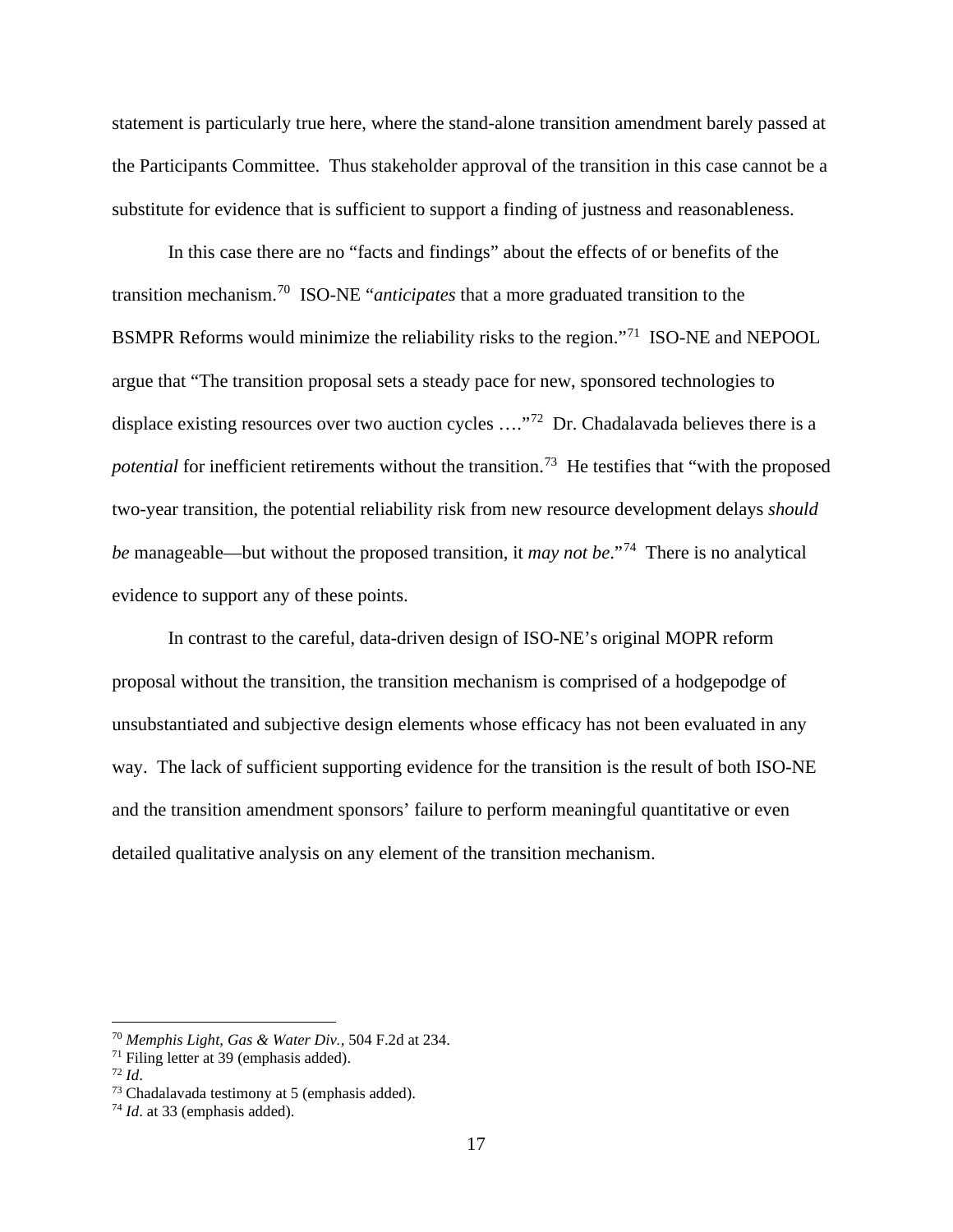#### Whether and To What Extent the Transition Alleviates Reliability Risks

Consumer Advocates are familiar with the concerns that ISO-NE has been raising for a number of years regarding reliability. However Consumer Advocates question whether the transition will successfully address them and what impact the transition will have on rates. ISO-NE's filing does not answer those questions with any data-derived proof. The filing does not disclose to what extent the various possible inefficient retirement consequences raised by ISO-NE—summer reliability problems, winter reliability problems, reliability concerns caused by delays in development of new resources—will be remedied by the limitation of new entry of sponsored policy resources over the next two FCAs.<sup>[75](#page-17-0)</sup> There is simply no evidence in the record evaluating or quantifying any transition effects or benefits. A memorandum submitted by stakeholder RENEW Northeast (RENEW memo) in advance of the February 3 Participants Committee vote cogently argues that inefficient retirements and their attendant effects can be caused by a large amount of new resource entry of *any* type, merchant or sponsored, into the capacity market, and that any delay in the development of either could also cause the reliability problems that ISO-NE fears.<sup>[76](#page-17-1)</sup> The logical response to this concern would be to limit the amounts of all new entry for the next two FCAs. Singling out only new sponsored policy resources for such limitation is illogical and amounts to undue discrimination.

#### The Term of the Transition

There is also no data-based evidence supporting a two-FCA transition term. The testimonial evidence establishes that ISO-NE intends to work on capacity reaccreditation and Day-Ahead Ancillary Services reforms during that time period. Both are intended to enhance

<span id="page-17-0"></span><sup>75</sup> For an enumeration of ISO-NE's reliability fears arising from inefficient retirements, *see* ISO-NE, *Memo from Chadalavada to NECPUC, NESCOE and NEPOOL* at 2-4*;* Chadalavada testimony at 5-30.

<span id="page-17-1"></span><sup>76</sup> RENEW Northeast, *Memo to NEPOOL Participants Committee Members* at 2-3 (Feb. 1, 2022) (RENEW memo), available at [https://nepool.com/wp-content/uploads/2022/01/NPC\\_2022.02.03\\_Composite4.pdf](https://nepool.com/wp-content/uploads/2022/01/NPC_2022.02.03_Composite4.pdf) at 1275.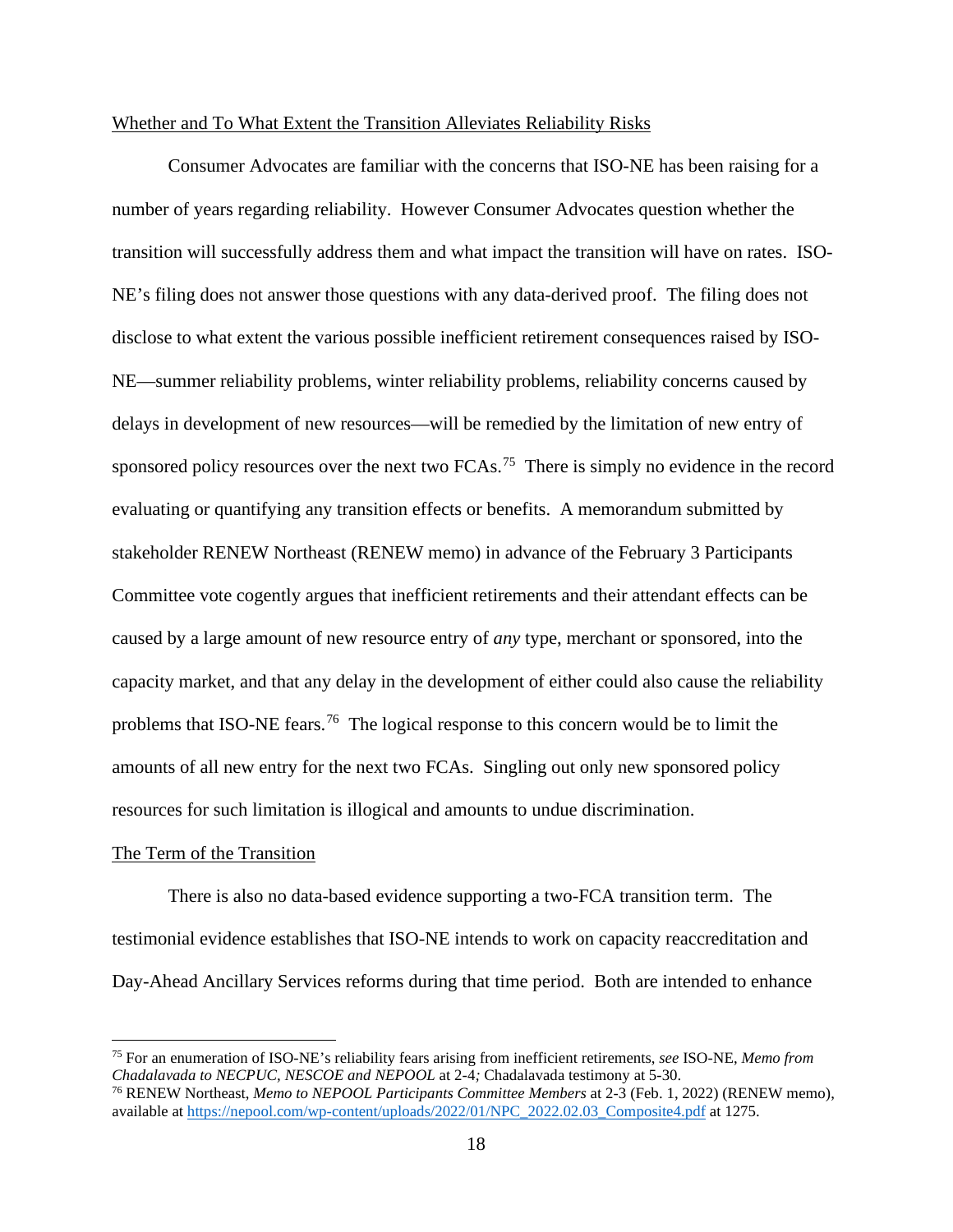system reliability, during that time period. However, although the absence of these market reforms is used to justify the need for the transition, ISO-NE does not guarantee that those reforms will be completed by the end of the transition<sup>[77](#page-18-0)</sup> and it has been clear that they are not linked to accomplishment of MOPR reform.<sup>[78](#page-18-1)</sup> Moreover, during the many months when ISO-NE advocated for MOPR reform effective for FCA 17, it was clearly aware of the importance of these projects and that they would not be completed by FCA 17. Until recently, ISO-NE did not appear to consider that fact to be a valid reason to delay MOPR reform. For these reasons, the two-FCA term of the transition appears to be arbitrary and unsupported by sufficient evidence and it should be rejected.

#### RTR Exemption Amounts

No effort was made by ISO-NE or the amendment's sponsors to quantitatively analyze whether the amounts selected for the annual RTR exception were well-founded and would fairly enable entry of sponsored policy resources during the transition period. To the contrary, it seems that the annual MW quantities subject to the RTR exemption were arrived at by eye-balling historical RTR exemption amounts and CASPR Substitution Auction supply offers and then "guestimating" some additional amount to add on top.<sup>79</sup> ISO-NE and NEPOOL tout the RTR exemption caps as "stakeholder-derived" amounts.<sup>[80](#page-18-3)</sup> Dr. Chadalavada's testimony gives some insight into what that means when he explains "representatives of many of the generating

<span id="page-18-0"></span> $77$  Filing letter at 41("It is important to underscore that the proposed package of Tariff revisions in this filing is not contingent upon completion of either of these market reforms [RCA and Day Ahead Ancillary Services] or filings.") (bracketed material added, emphasis in original); *See also*, Chadalavada testimony at 46. <sup>78</sup> *Id.*

<span id="page-18-2"></span><span id="page-18-1"></span><sup>79</sup> Vistra, "MOPR Transition Proposal" at 3 (Oct. 21, 2021), available at [https://www.iso-ne.com/static](https://www.iso-ne.com/static-assets/documents/2021/10/a02a_ii_mc_2021_10_21_vistra_draft_proposal.pptx)[assets/documents/2021/10/a02a\\_ii\\_mc\\_2021\\_10\\_21\\_vistra\\_draft\\_proposal.pptx;](https://www.iso-ne.com/static-assets/documents/2021/10/a02a_ii_mc_2021_10_21_vistra_draft_proposal.pptx) McCarthy Transition testimony at  $8 - 10$ .

<span id="page-18-3"></span><sup>&</sup>lt;sup>80</sup> Filing letter at 42. The Filing letter explains that "The 700 MW value was proposed by the proponents of the Transition Mechanism during the stakeholder process as a reasonable amount of capacity to exempt from the MOPR for the two-year period leading up to its elimination." *Id.* (internal citation omitted)*.* As previously mentioned, the proponents of the transition were fossil fuel generators.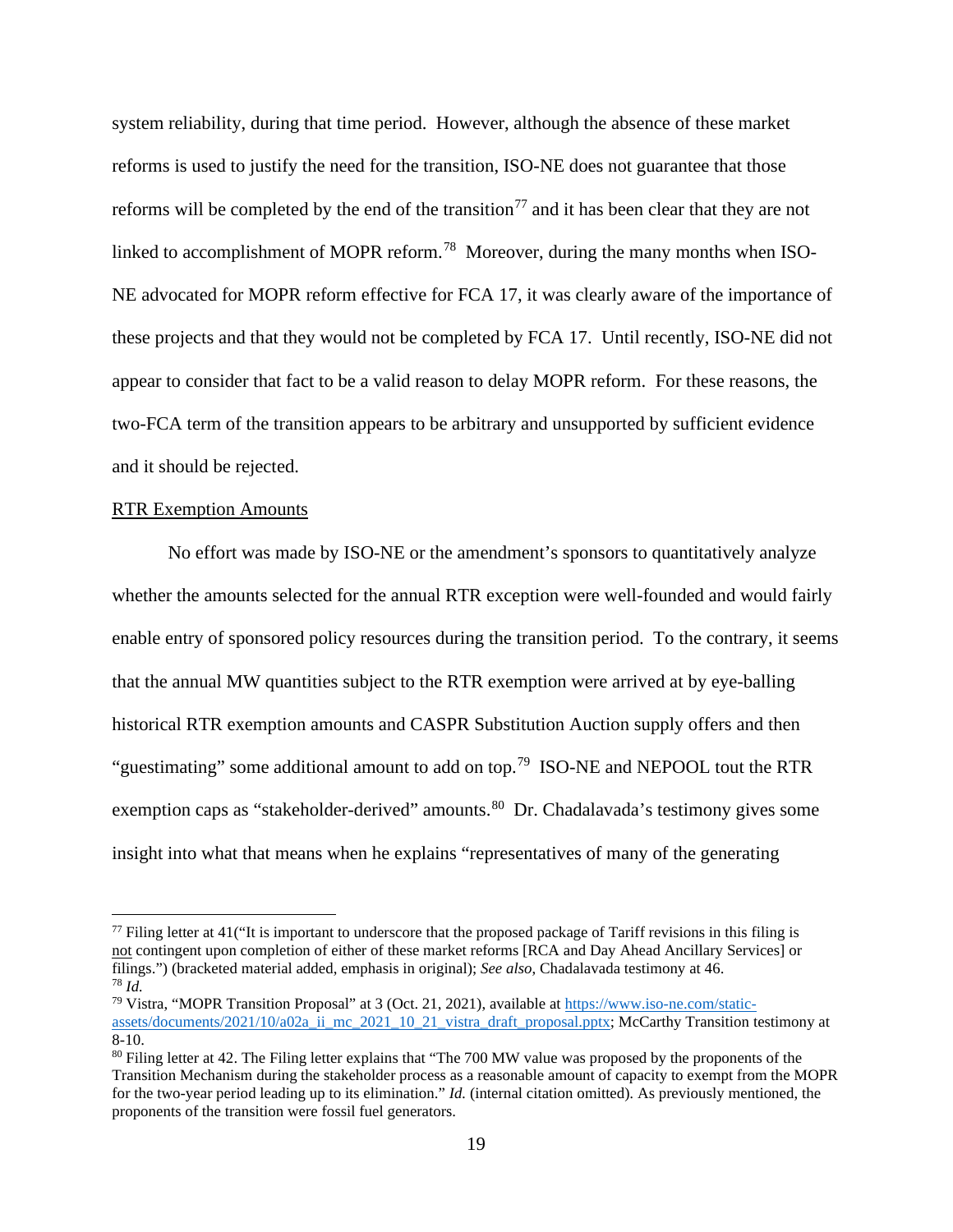companies that rely on wholesale markets and deploy private capital affected by the entry of these resources, have generally agreed with the proposed quantity of resources in the renewed renewables exemption …."[81](#page-19-0) In other words, "stakeholder-derived" means fossil-fuel-generator derived. While fossil fuel generators apparently found 700 MW to be a "reasonable" amount, <sup>[82](#page-19-1)</sup> there has been no analysis to determine that 700 MW is an appropriate amount that will lessen the effects on consumers and on sponsored policy resources of continuation of the MOPR. Relatedly, there has been no analysis of what amount may be likely to clear through the exemption. The transition provisions will allow "up to 700 MW" of capacity from sponsored policy resources to clear in FCAs 17 and 18 using the RTR exemption.<sup>[83](#page-19-2)</sup> But market entry is not automatic. The amounts qualified under the exemption must also clear the FCA. As pointed out in the RENEW memo, "the RTR exemption rules allow for potentially significant portions of the RTR cap to go unused should resources qualify for the RTR exemption and then, for whatever reason, not continue to clear in the FCA."<sup>[84](#page-19-3)</sup> Accordingly, the purported benefit of the 700 MW RTR allowance may be significantly overstated. There is no data-derived evidence in the record evaluating the impact on sponsored policy resources of the proposed RTR exemption amounts. ISO-NE and NEPOOL have not provided the Commission with "sufficient information to determine the effects of its proposed revisions" with respect to the transition's RTR exemption amounts and the MOPR reform filing should be rejected on that basis.[85](#page-19-4)

<span id="page-19-1"></span><span id="page-19-0"></span><sup>&</sup>lt;sup>81</sup> Chadalavada testimony at 40-41.<br><sup>82</sup> Filing letter at 42.<br><sup>83</sup> Chadalavada testimony at 30.<br><sup>84</sup> RENEW memo at 2-3.

<span id="page-19-2"></span>

<span id="page-19-4"></span><span id="page-19-3"></span><sup>85</sup> *N. Me. Indep. Sys. Adm'r., Inc.,* 119 FERC ¶ 61,231 at PP 17-18.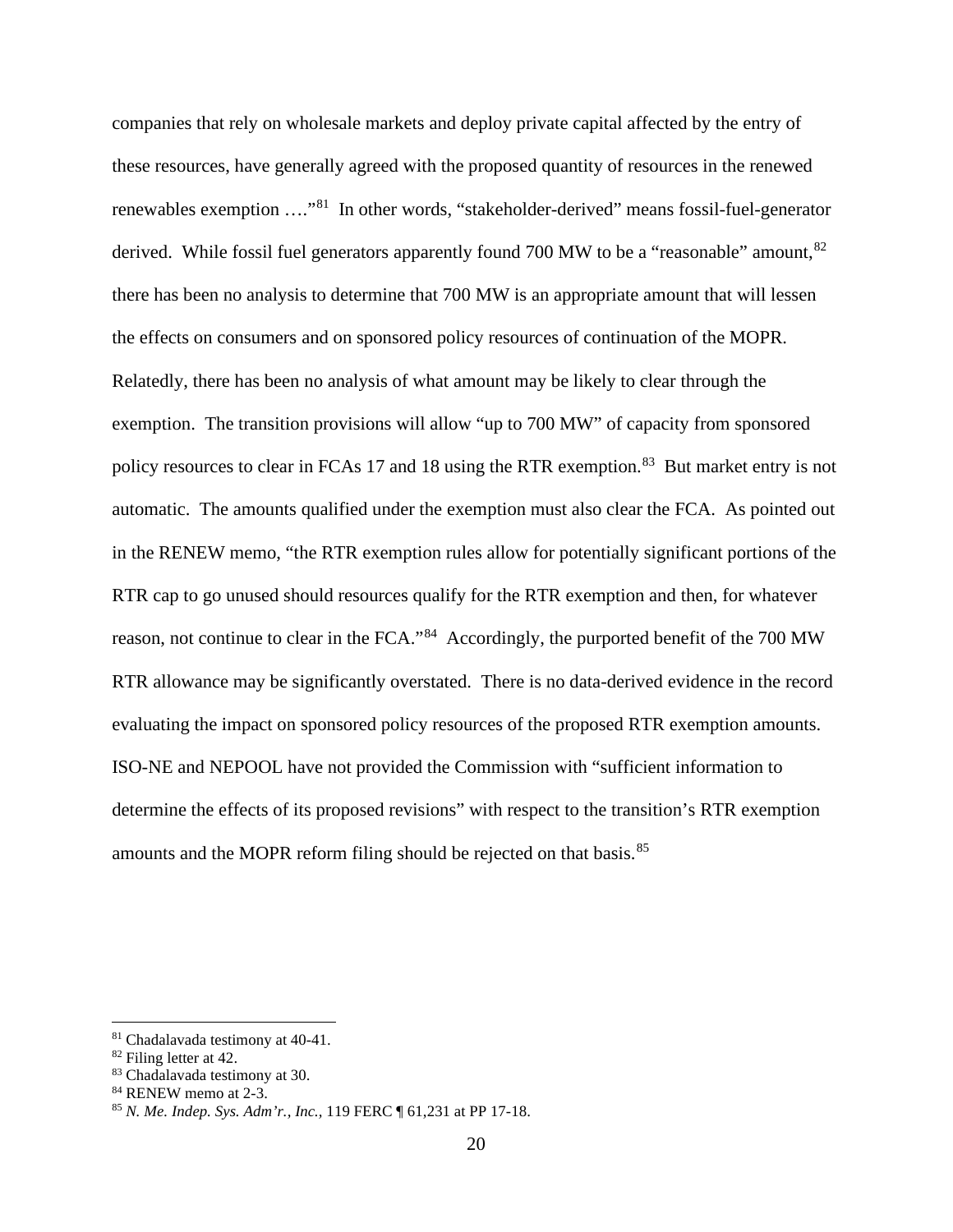### Retention of CASPR/ Removal of CASPR Test Price

The transition's retention of the spectacularly unsuccessful CASPR program, accompanied by removal of the CASPR test price, is similarly unsupported by any analytical evidence. The test price rule provides that an existing generator cannot retire in the CASPR Substitution Auction if the FCA clearing price is below the competitive price that the existing resource would need to continue operating. The rule is intended to deter existing generators from submitting artificially low bids in the FCA so that they can clear and then participate in the Substitution Auction.<sup>[86](#page-20-0)</sup> Will retention of CASPR with removal of the test price have no effect, allow measured entry of sponsored policy resources or open the floodgates to them? There is no data-based evidence in the record to answer these questions. ISO-NE concedes that it does not know if removal of the test price will facilitate greater clearing in the Substitution Auction, but nonetheless it "does not believe removal of the test price mechanism will cause any harm to the FCM."[87](#page-20-1) Conversely, the RENEW memo argues persuasively that removal of the CASPR test price could exacerbate inefficient retirements rather than preventing them: "If the test price is removed, the volumes that could clear in the Substitution Auction could eclipse the RTR exemption cap, leading to the same outcome ISO stated a desire to avoid ...."<sup>[88](#page-20-2)</sup> This result is possible because, unlike the transition's RTR exemption, there is no limit on the amount of sponsored policy MW that can enter through the CASPR Substitution Auction. The removal of the test price creates a two-FCA window where generators will be paid to retire.<sup>[89](#page-20-3)</sup> This brief opportunity to receive a severance payment could prove very attractive to some generators, but because ISO-NE and NEPOOL have not provided the Commission with any data-based evidence

<span id="page-20-0"></span><sup>&</sup>lt;sup>86</sup> Filing letter at 66-67.<br><sup>87</sup> Filing letter at 68.

<span id="page-20-2"></span><span id="page-20-1"></span>

<sup>&</sup>lt;sup>88</sup> RENEW memo at 3.

<span id="page-20-3"></span><sup>89</sup> *Id.* at 2.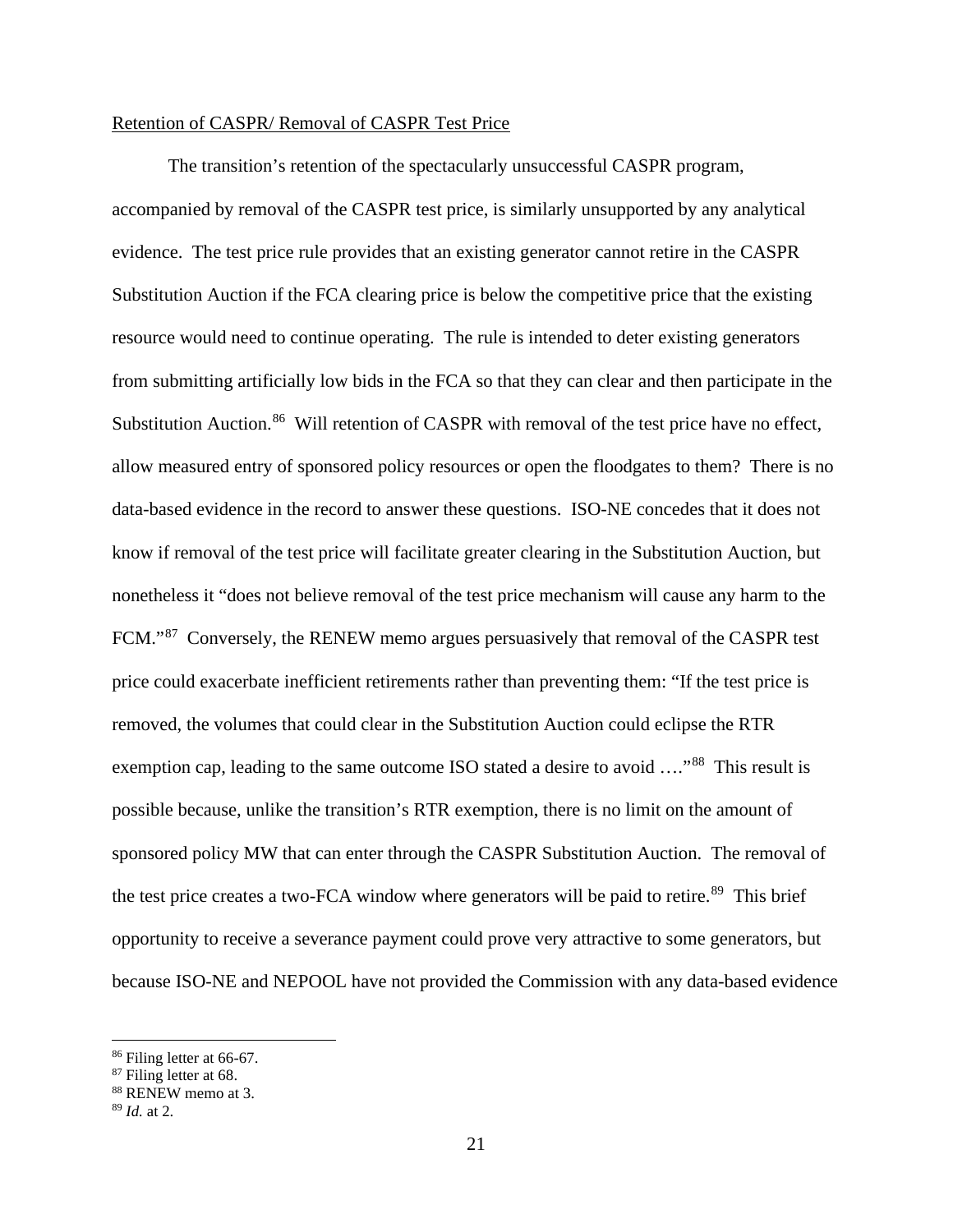of the potential effects of removal of CASPR test price, the ultimate effect of this transition provision is unknown. Rather than easing reliability concerns, the transition mechanism may in fact amplify them. Any resource owner that is considering retirement will rationally choose to do so in the pre-defined two-year window where it can receive a severance payment, potentially creating a large number of retirements over a short timeframe. This is the very scenario that ISO-NE fears, but it did not quantitatively evaluate this possibility.

#### Impacts on Consumers

ISO-NE made no attempt to analyze or quantify the consumer impacts of the transition, either negative impacts, in the form of higher prices, or positive impacts, in the form of claimed potential cost savings.<sup>[90](#page-21-0)</sup> Without fact-based evidence of the effects of the transition on ratepayers, ISO-NE and NEPOOL cannot meet their burden of proving that the rates created by the transition are just and reasonable.

The testimony of ISO-NE witnesses Chadalavada and McCarthy in support of the transition is not a substitute for the rigor of analyses of the key issues identified above. The McCarthy testimony simply details the features of the transition mechanism and the prior history of some of the elements. Dr. Chadalavada's testimony is basically an expansion of the arguments in his January 26 memo and may be aptly characterized as ISO-NE's "fears for the future" and a "worst case scenario".<sup>[91](#page-21-1)</sup> He explains the reasons for ISO-NE's short term reliability concerns, many of which have not been probabilistically evaluated, and he offers his opinions that the transition will, may or should address them. There is no quantitative evidence in the testimony or in the filing to demonstrate whether or how the transition will address the

<span id="page-21-0"></span><sup>90</sup> ISO-NE, *Memo from Chadalavada to NECPUC, NESCOE and NEPOOL* at 3-4.

<span id="page-21-1"></span><sup>91</sup> *Memphis Light, Gas & Water Div. v. FPC*, 504 F.2d at 234.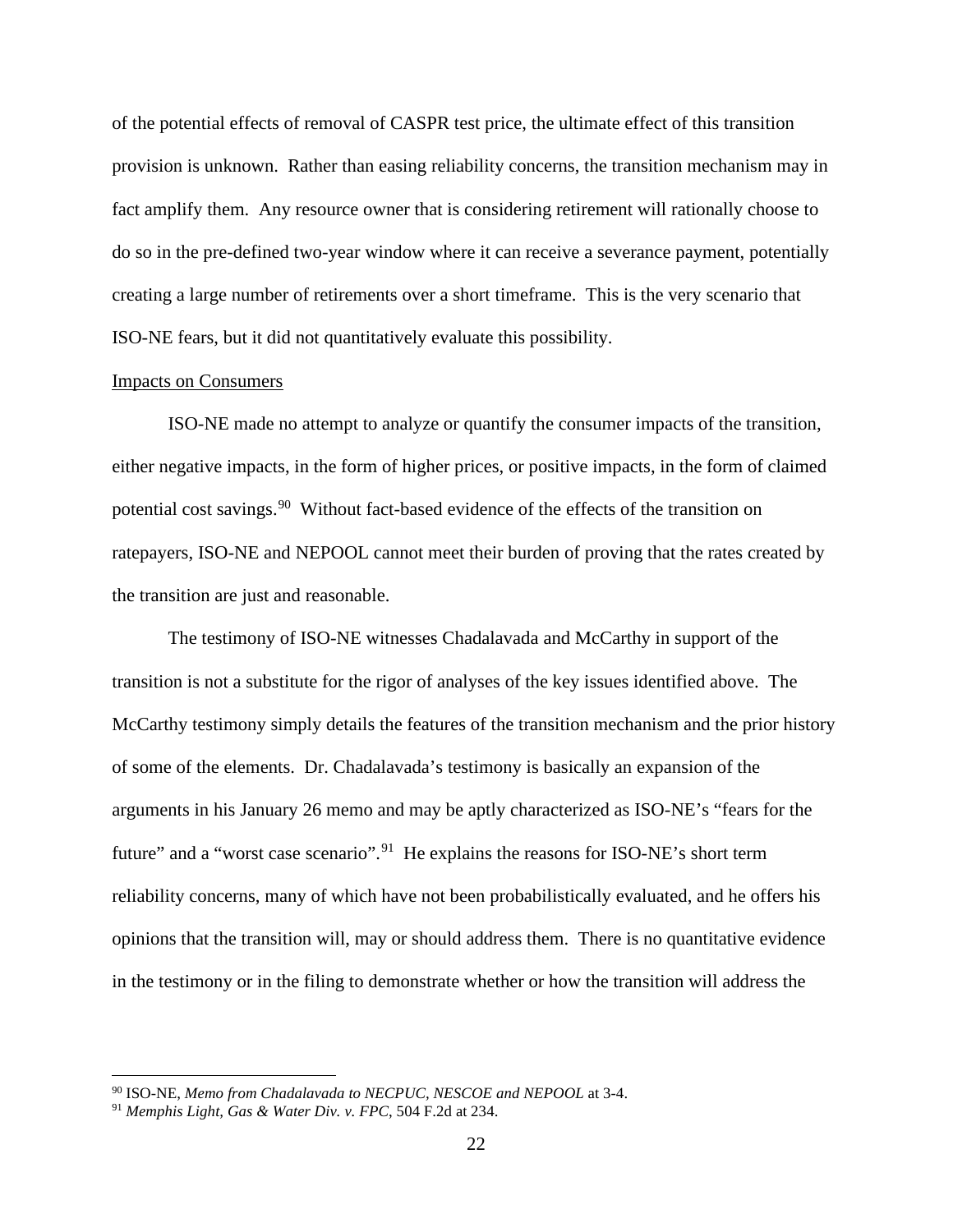potential risks cited or that the transition will address those risks better than reform of the MOPR for FCA 17.

### **IV. CONCLUSION**

Consumer Advocates respectfully request that the Commission reject ISO-NE's MOPR filing because it will result in unjust and unreasonable rates due to the inclusion of the transition mechanism. The transition provisions "lack analytical basis and will delay efficient market signals",<sup>[92](#page-22-0)</sup> in contravention of Commission precedent. There is also no record evidence of the effect of transition's various provisions. Under such circumstances the Commission has held that the proponents of tariff changes have not met their burden of proof under Section  $205.^{93}$  $205.^{93}$  $205.^{93}$ 

ISO-NE's sudden adoption of the transition mechanism must be viewed for what it is: an attempt to disincent legal challenges to MOPR reform by fossil fuel generators. In choosing to support the transition, ISO-NE's stated reasons for the necessity of MOPR reform—consumer cost, system overbuild and sending the wrong price signals—have fallen by the wayside, at least until 2025. Instead, protecting capacity market revenues for incumbent generators is paramount. Sponsored policy resources will continue to experience undue discrimination and consumers will continue to overpay for capacity. Consumer Advocates also fear that the transition could delay MOPR reforms for more than two FCAs. Many things could change by February 2025 and if ISO-NE or fossil generators were to claim that a longer transition was desirable or necessary, based on changed circumstances or a delay in achieving capacity reaccreditation or Day Ahead Ancillary Services reforms, neither the New England states or NEPOOL might be able to prevent it.

<span id="page-22-0"></span><sup>92</sup> *N.Y. Indep. Sys. Operator, Inc*., 158 FERC ¶ 61,064 at P 55.

<span id="page-22-1"></span><sup>93</sup> *N. Me. Indep. Sys. Adm'r., Inc.,* 119 FERC ¶ 61,231 at PP17-18.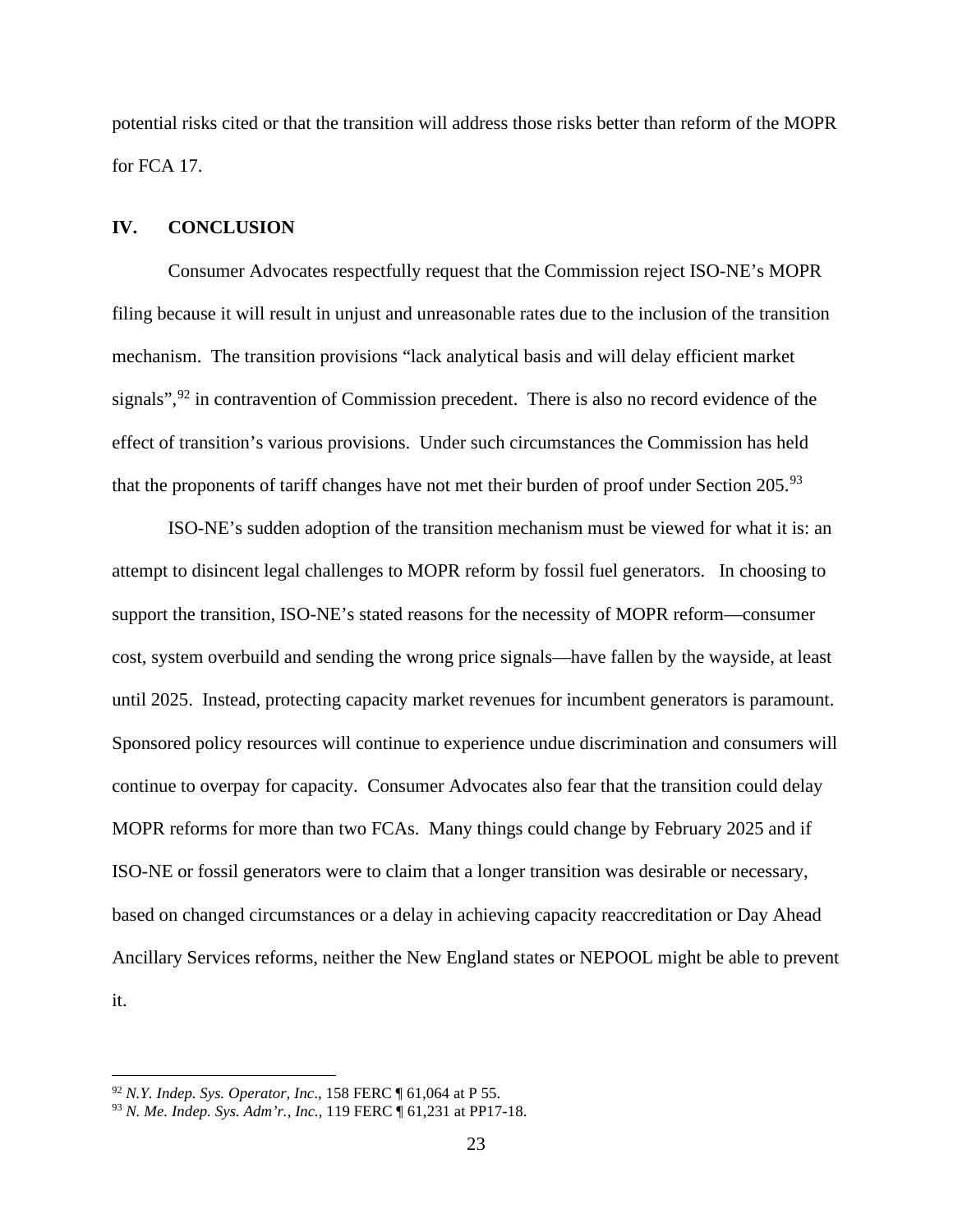For these reasons, Consumer Advocates respectfully request that the Commission reject, without prejudice, the MOPR filing as unjust and unreasonable due to inclusion of the transition and remand it with guidance. If the Commission rejects this filing, FCA 17, to be held in March 2023, acts as a strong incentive for ISO-NE to refile a revised proposal without the transition as soon as possible. Otherwise, the FCA 17 auction results risk being found to be unjust and unreasonable due to the continued application of the MOPR. ISO-NE has previously conceded that implementation of MOPR reform is feasible for FCA  $17.^{94}$  $17.^{94}$  $17.^{94}$  Further, it has a stand-alone, completed and stakeholder-vetted design at the ready in the form of its original MOPR reform design approved by the Markets Committee in January 2022. These facts should facilitate expedited filing of an amended MOPR reform design that omits the transition. In the alternative, should the Commission institute a proceeding pursuant to FPA Section 206 on a preliminary finding of unjustness and unreasonableness due to the inclusion of the transition, Consumer Advocates respectfully request that ISO-NE be ordered to make an amended filing removing the transition within 30 days, to be effective for FCA 17. An expedited compliance period is appropriate based on the full stakeholder process that has occurred and the existence of a completed MOPR reform design that does not contain the transition.

Respectfully Submitted,

# **MAURA HEALEY MASSACHUSETTS ATTORNEY GENERAL**

#### */s/ Christina H. Belew*

Christina H. Belew Assistant Attorney General Massachusetts Attorney General Office of the Ratepayer Advocacy One Ashburton Place

<span id="page-23-0"></span><sup>94</sup> ISO-NE, *Memo from Chadalavada to NECPUC, NESCOE and NEPOOL* at 5.